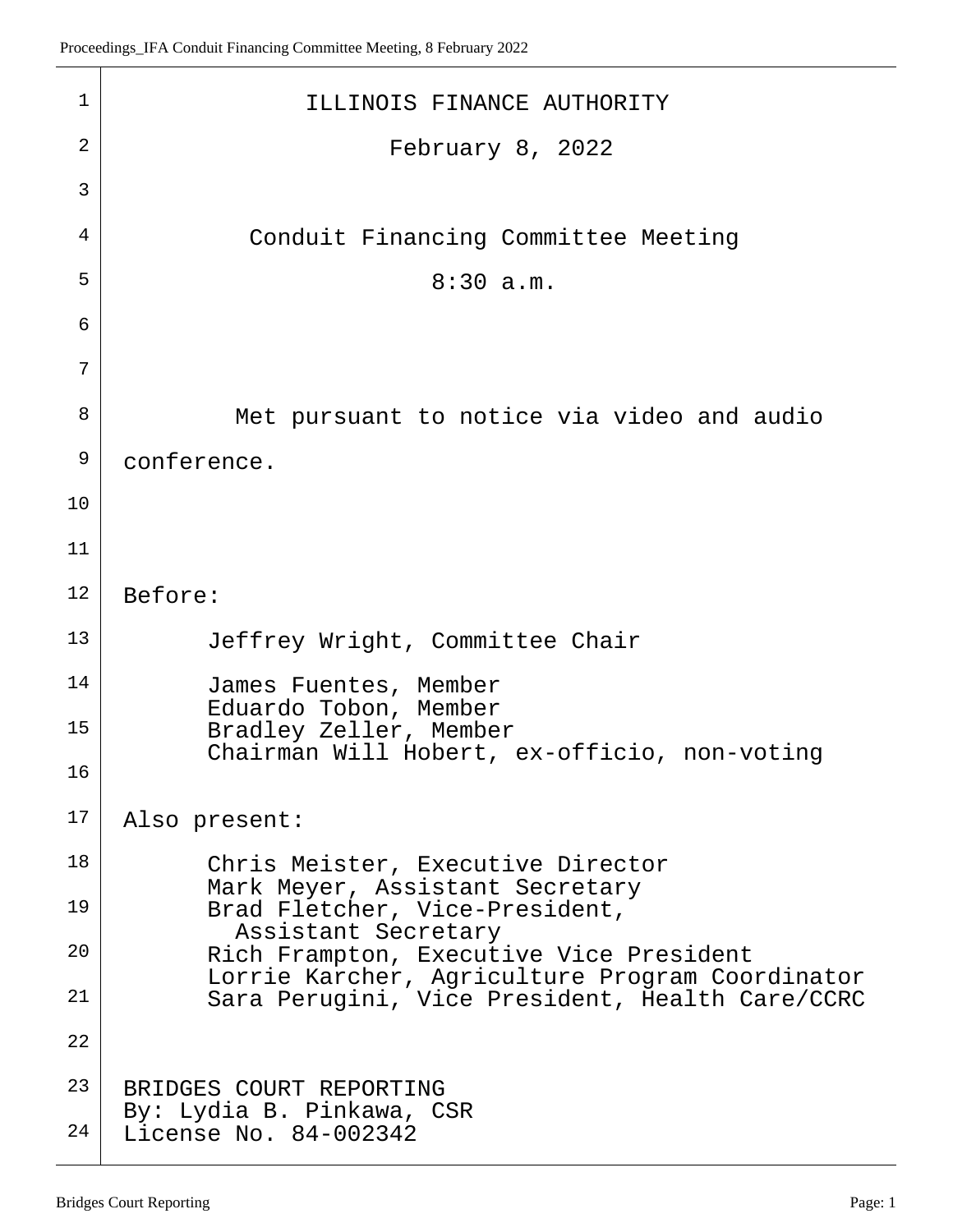| $\mathbf 1$    |                                                                                                |
|----------------|------------------------------------------------------------------------------------------------|
| $\overline{a}$ | COMMITTEE CHAIR WRIGHT: Good morning. This is<br>Jeffrey Wright, Chair of the Illinois Finance |
| $\mathfrak{Z}$ | Authority Conduit Financing Committee. I would like                                            |
| $\overline{4}$ | to call the meeting to order.                                                                  |
| 5              | MR. MEYER: Good morning. This is Mark Meyer,                                                   |
| 6              | Assistant Secretary of the Authority. Today's date                                             |
| 7              | is Tuesday, February 8, 2022, and this is a special                                            |
| 8              | meeting of the Authority's Conduit Financing                                                   |
| 9              | Committee. It has been called to order by Committee                                            |
| 10             | Chair Wright at the time of $8:31$ .                                                           |
| 11             | The Governor of the State of Illinois issued                                                   |
| 12             | a gubernatorial disaster proclamation on January 7,                                            |
| 13             | 2022 and February 4, 2022, finding that pursuant to                                            |
| 14             | the provisions of the Illinois emergency management                                            |
| 15             | agency act, a disaster exists within the state of                                              |
| 16             | Illinois related to public health concerns caused by                                           |
| 17             | COVID-19 and declaring all counties in the state of                                            |
| 18             | Illinois as a disaster area, each of which remains in                                          |
| 19             | effect for 30 days from its issuance date.                                                     |
| 20             | In accordance with the provisions of                                                           |
| 21             | subsection (e) of Section 7 of the Open Meetings Act                                           |
| 22             | as amended, Chair of the Authority, Will Hobert, has                                           |
| 23             | determined that an in person meeting of the Authority                                          |
| 24             | and all of its committees today, February 8, 2022, is                                          |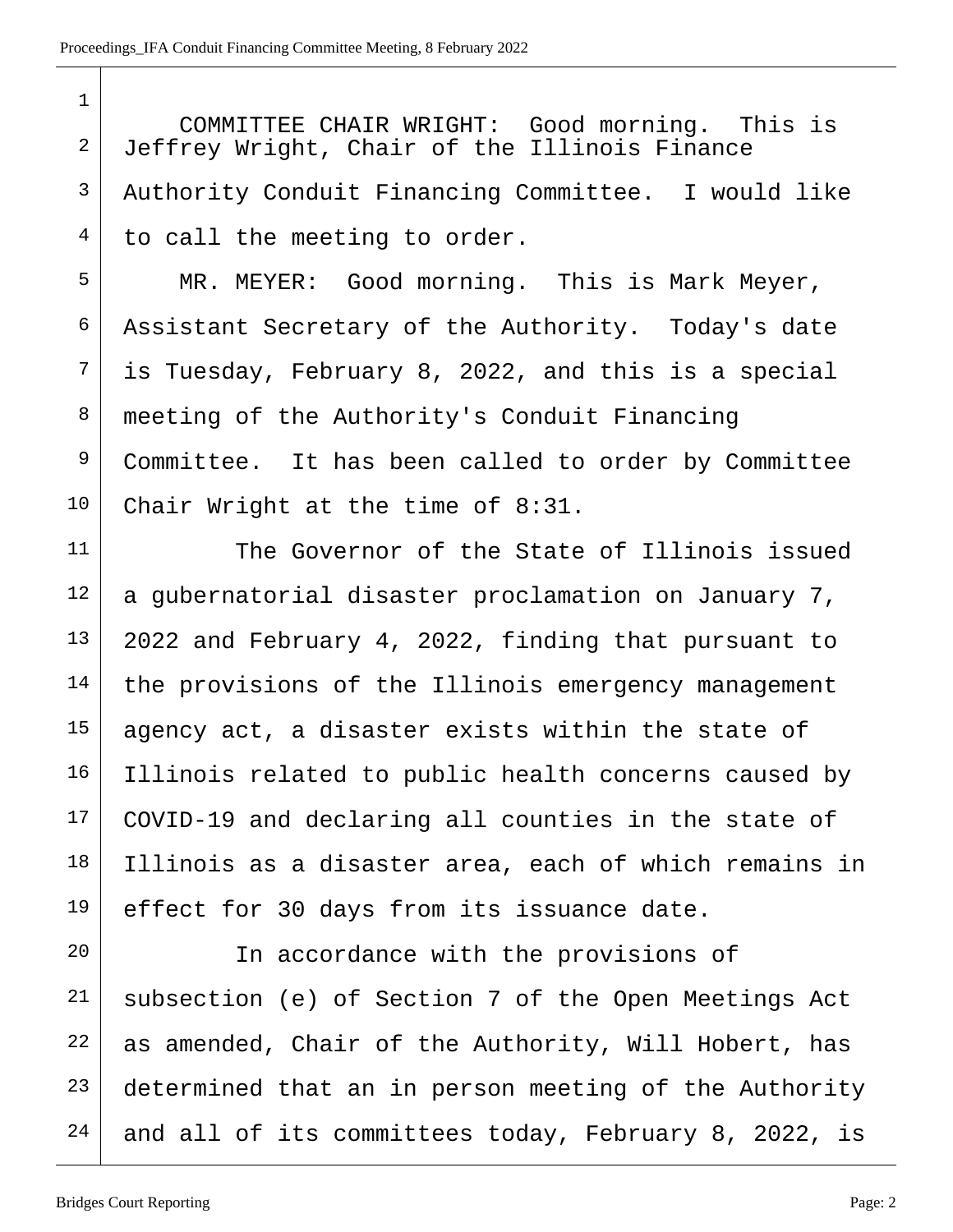| $\mathbf{1}$   | not practical or prudent because of the disaster      |
|----------------|-------------------------------------------------------|
| $\overline{2}$ | declared. Therefore, this meeting is being conducted  |
| 3              | via video and audio conference without the physical   |
| $\overline{4}$ | presence of the members. Executive Director Chris     |
| 5              | Meister -- Executive Director Meister, are you on the |
| 6              | line?                                                 |
| 7              | MR. FLETCHER: Mark, Chris just sent an e-mail.        |
| 8              | He's in the office. He's just getting settled at the  |
| 9              | moment. He'll be on in just a minute.                 |
| 10             | MR. MEYER: Okay. Brad, would you advise us to         |
| 11             | hold on for a second?                                 |
| 12             | MR. FLETCHER: We can continue and Chris can           |
| 13             | confirm that he's there and able to hear everyone     |
| 14             | momentarily.                                          |
| 15             | MR. MEYER: Okay. So Chris is at the physical          |
| 16             | location of the meeting and joining the video and     |
| 17             | audio conference now. All members are attending       |
| 18             | this meeting via video or audio conference. And as    |
| 19             | we take the roll calls, the response of the members   |
| 20             | will be taken as an indication that they can hear all |
| 21             | other members, discussion and testimony.              |
| 22             | COMMITTEE CHAIR WRIGHT: This is Jeffrey Wright.       |
| 23             | Thank you, Mark. Will the Assistant Secretary please  |
| 24             | call the roll.                                        |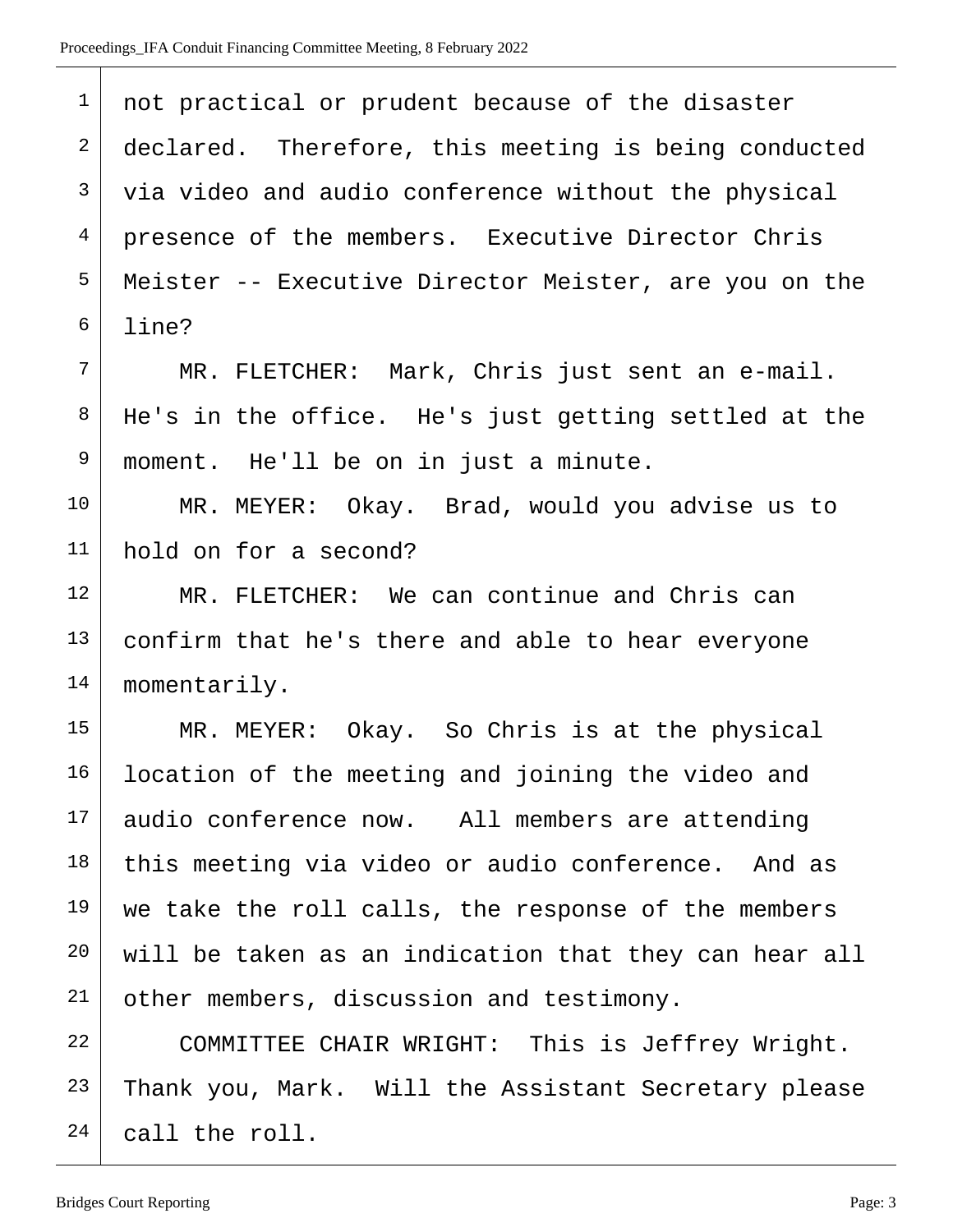| $\mathbf 1$    | MR. MEYER: Certainly. This is Mark Meyer. With        |
|----------------|-------------------------------------------------------|
| 2              | all members attending via video or audio conference,  |
| 3              | I will call the roll. Member Fuentes.                 |
| $\overline{4}$ | MR. FUENTES: Here.                                    |
| 5              | MR. MEYER: Member Juracek. Member Tobon.              |
| 6              | MR. TOBON: Here.                                      |
| 7              | MR. MEYER: Member Zeller. Committee Chair             |
| 8              | Wright.                                               |
| 9              | COMMITTEE CHAIR WRIGHT: Here.                         |
| 10             | MR. MEYER: Chair Hobert, ex-officio, not voting.      |
| 11             | CHAIR HOBERG: Here.                                   |
| 12             | MR. MEYER: Again, this is Mark Meyer. Committee       |
| 13             | Chair Wright, in accordance with subsection 7 of the  |
| 14             | Open Meetings Act as amended, a quorum of the         |
| 15             | Authority's Conduit Financing Committee members has   |
| 16             | been constituted.                                     |
| 17             | Before we begin making our way through                |
| 18             | today's agenda, I would like to request that each     |
| 19             | member mute their audio when possible to eliminate    |
| 20             | any background noise unless you are making or         |
| 21             | seconding a motion, voting or otherwise providing any |
| 22             | comments for the record. If you are participating     |
| 23             | via video, please use the mute button found on your   |
| 24             | task bar at the bottom of your screen. You'll be      |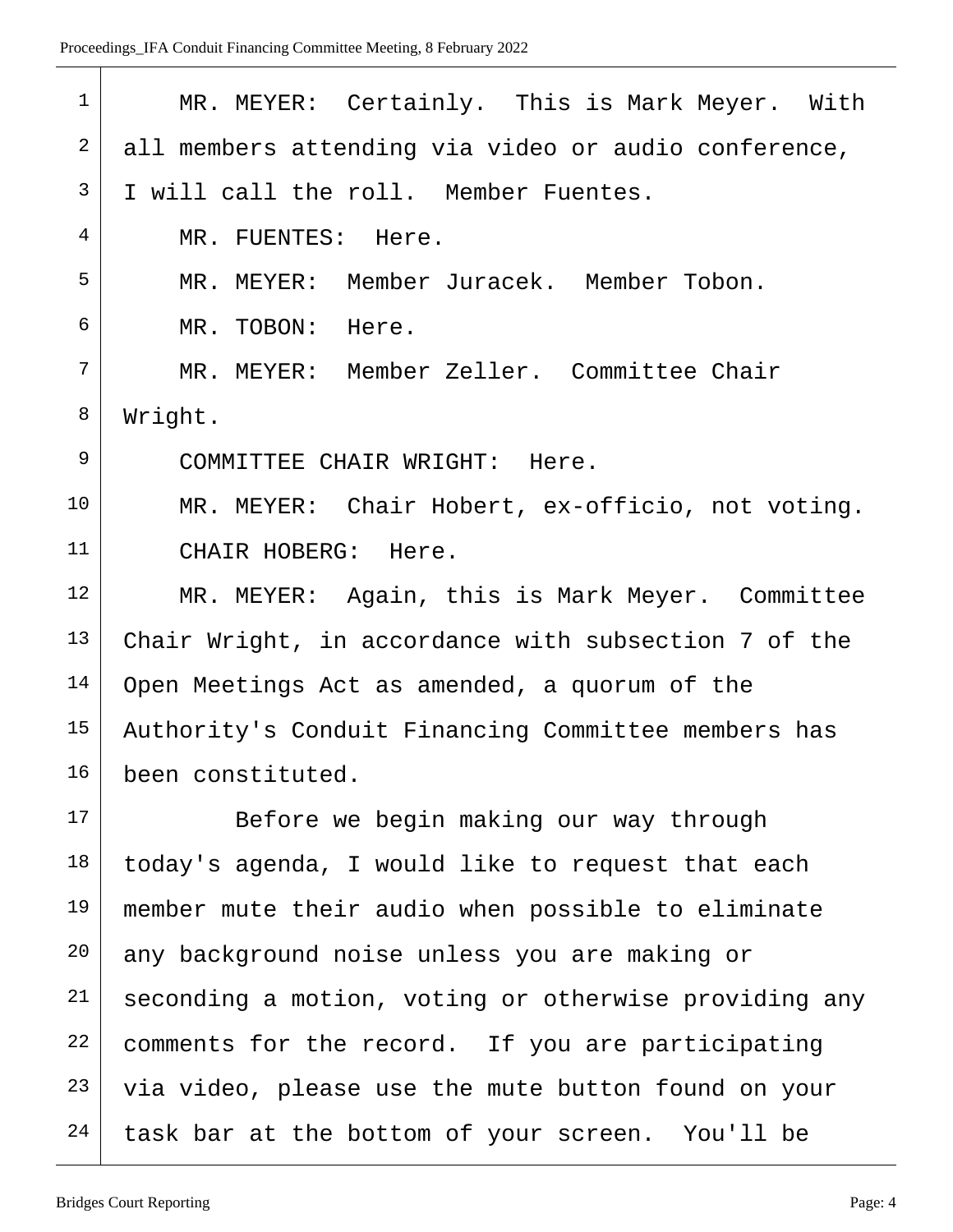able to see the control bar by moving your mouse or touching the screen of your tabloid. For any member or anyone from the public participating via video or  $4 \mid$  via phone, to mute and un-mute your line you may press star 6 on your keypad if you do not have that feature on your phone.

 As a reminder, we are being recorded and a court reporter is transcribing today's proceedings. 9 For the consideration of the court reporter, I would also like to ask that each member state their name before making or seconding a motion or otherwise 12 providing any comments for the record. Finally, I 13 would like to confirm that all members of the public attending in person, via video or audio conference can hear this meeting clearly. Chris, can you confirm that the video and audio conference is clearly heard at the physical location of this meeting?

19 | MR. MEISTER: Yes, this is Executive Director Chris Meister. I'm physically present in the 21 conference room on the 10th floor of 160 North LaSalle, Chicago, Illinois. I can confirm that I can hear all discussions, presentations and votes at this morning's meeting physical location. I've advised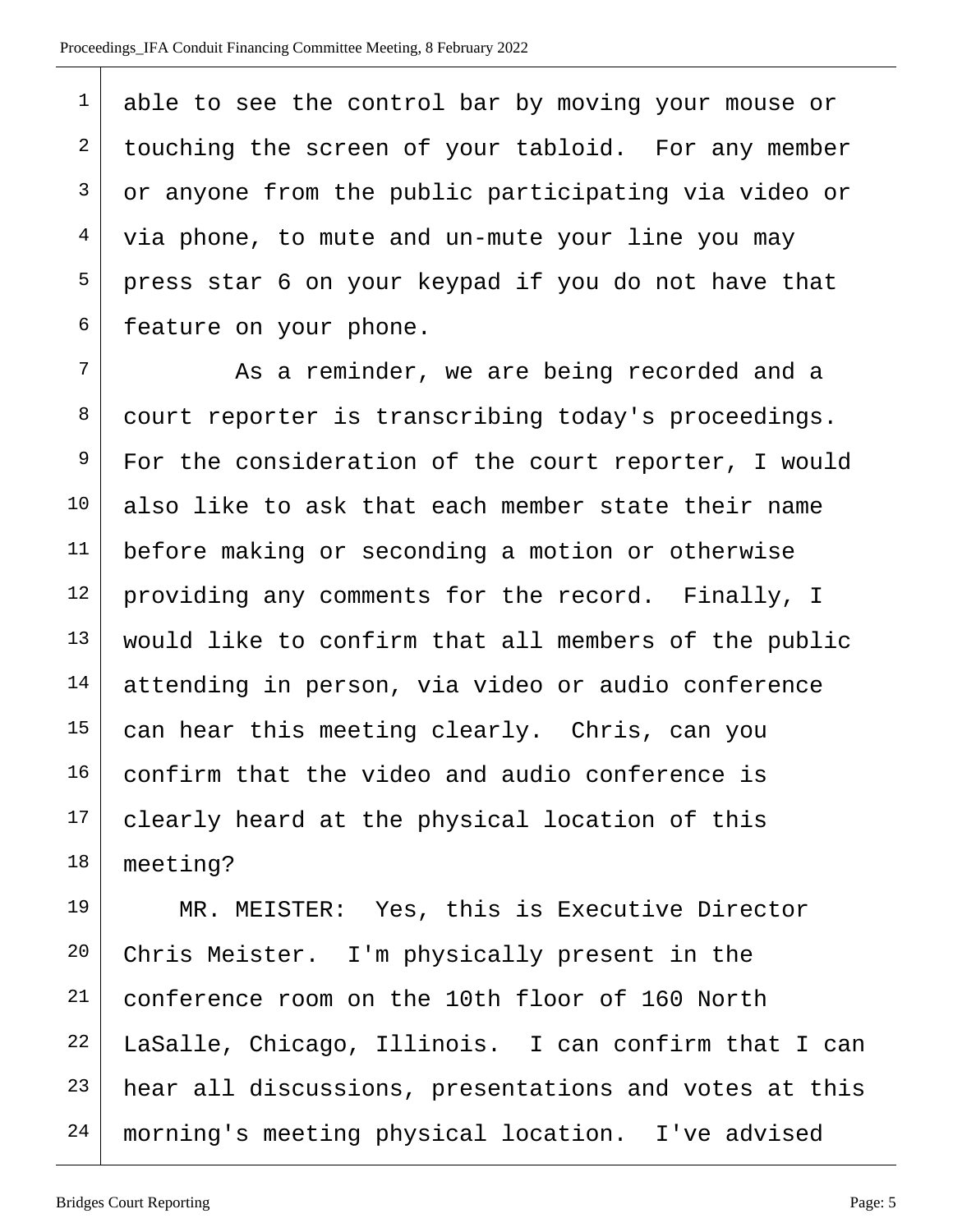| $\mathbf{1}$   | security on the first floor that we have two public   |
|----------------|-------------------------------------------------------|
| 2              | meetings today, of which this is one. The agenda for  |
| 3              | both meetings have been posted both here on the 10th  |
| $\overline{4}$ | floor as well as on the first floor of 160 North      |
| 5              | LaSalle and on the Authority's web site as of last    |
| 6              | Thursday, February 3, 2022.                           |
| 7              | Building security has been advised that any           |
| 8              | members of the public who choose to do so and who     |
| 9              | choose to comply with the building's public health    |
| 10             | and safety requirements may come to this room and     |
| 11             | listen to this morning's proceedings. At the moment,  |
| 12             | I'm alone. There are no members of the public here.   |
| 13             | Thank you, Mark. Back to you.                         |
| 14             | COMMITTEE CHAIR WRIGHT: You're on mute.               |
| 15             | MR. MEYER: Thank you. This is Mark Meyer.             |
| 16             | Thank you, Chris. If any members of the public        |
| 17             | participating via video or audio conference find that |
| 18             | they cannot hear these proceedings clearly, please    |
| 19             | call 312-651-1300 or write info@il-fa.com immediately |
| $20 \,$        | to let us know and we will endeavor to solve the      |
| 21             | audio issue.                                          |
| 22             | COMMITTEE CHAIR WRIGHT: This is Jeffrey Wright.       |
| 23             | Thank you, Mark. If anyone from the public            |
| 24             | participating via video wishes to make a comment,     |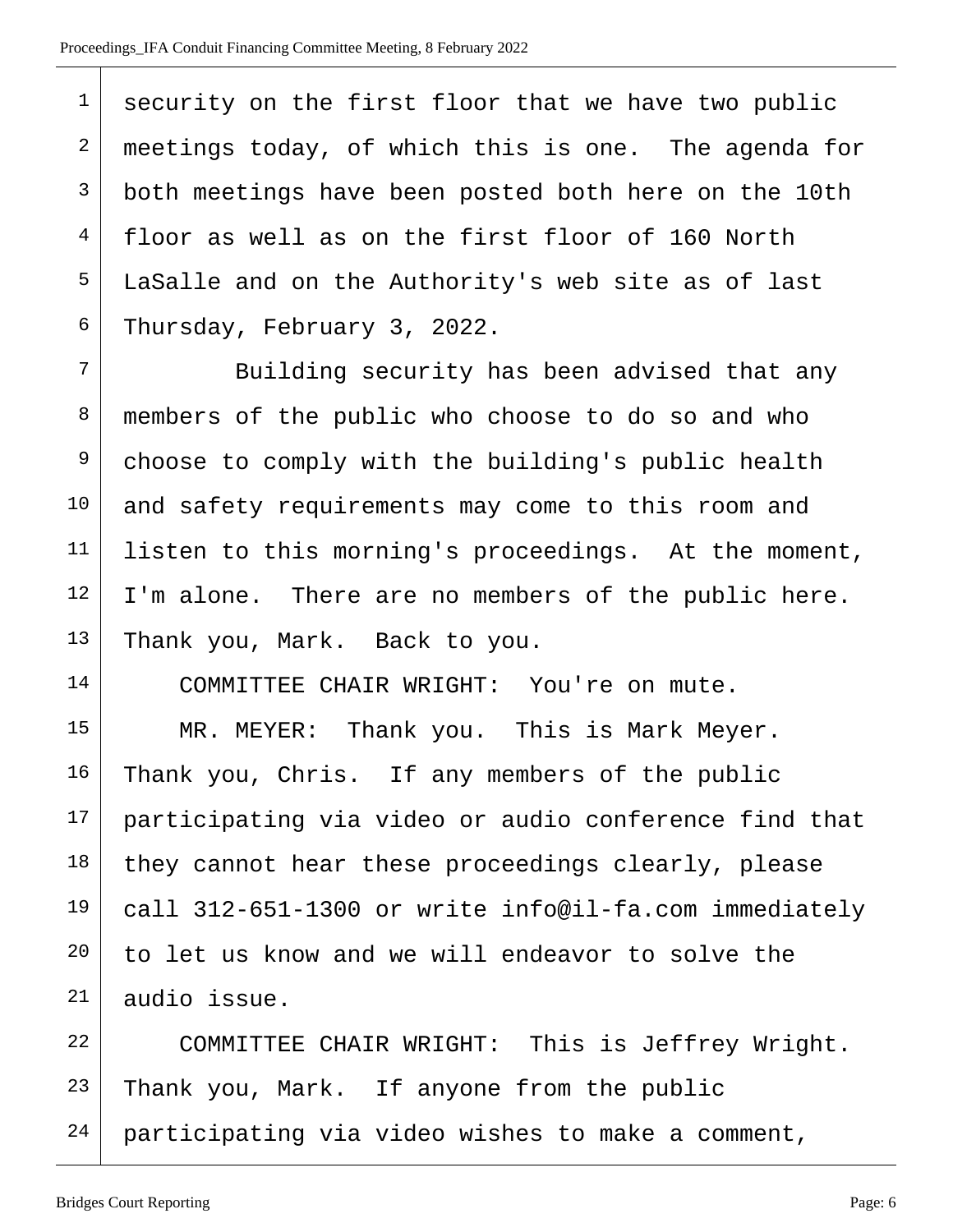| $\mathbf{1}$   | please indicate your desire to do so by using the       |
|----------------|---------------------------------------------------------|
| 2              | raise hand function. Click on the raise hand option     |
| 3              | located at the center of your control bar at the        |
| $\overline{4}$ | bottom of the screen. You will be able to see the       |
| 5              | task bar by moving your mouse or touching the screen    |
| 6              | of your tablet. If anyone participating -- from the     |
| 7              | public participating via phone wishes to make a         |
| 8              | comment, please indicate your desire to do so by        |
| 9              | using the raise hand function by pressing star 9.<br>Is |
| 10             | there any public comment for the committee?             |
| 11             | Hearing none, I'd like to ask the general               |
| 12             | consent of the members to consider new business         |
| 13             | items 1, 2, 3, 4, 5 and 6 collectively and to have      |
| 14             | the subsequent recorded vote apply to each              |
| 15             | prospective individual new business item unless there   |
| 16             | are any specific new business items that a member       |
| 17             | would like to consider separately. Hearing no need      |
| 18             | of recusal, I would like to consider new business       |
| 19             | items 1, 2, 3, 4, 5 and 6 under the consent agenda      |
| 20             | and take a roll call vote. Ms. Perugini.                |
| 21             | MS. PERUGINI: Thank you, Chair Wright. Good             |
| 22             | morning. This is Sara Perugini. And item number 1       |
| 23             | in your packet which starts on page 4 of the PDF is a   |

final resolution for a not to exceed amount of 450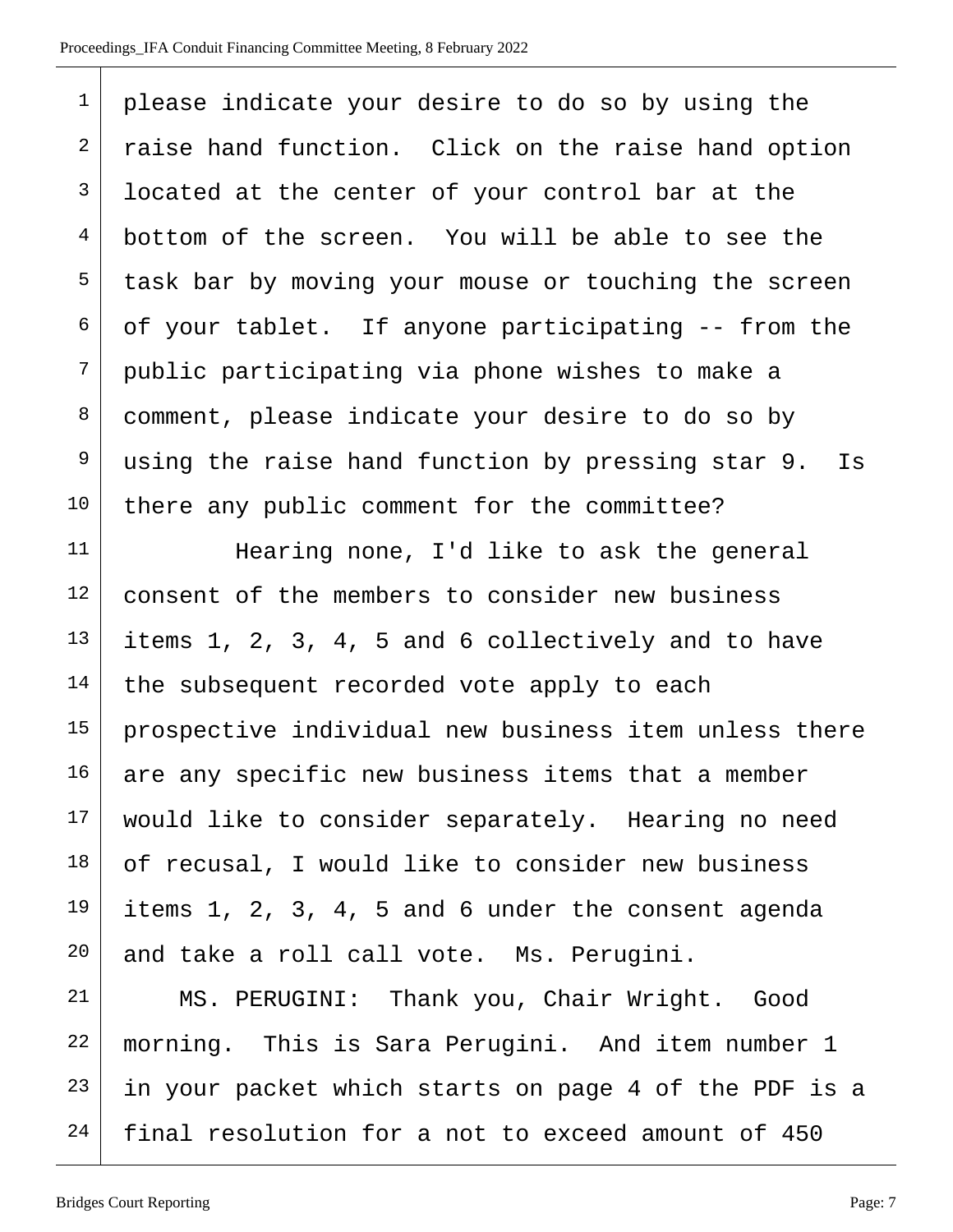| $\mathbf 1$    | million for the University of Chicago Medical Center  |
|----------------|-------------------------------------------------------|
| $\overline{2}$ | who is the borrower. The proceeds of the bonds will   |
| 3              | be used together with certain other money to, one,    |
| $\overline{4}$ | refund all or a portion of one or more series of      |
| 5              | outstanding Authority bonds listed in the report,     |
| 6              | collectively, the prior bonds; two, pay certain       |
| 7              | payments owed by the borrower in connection with the  |
| 8              | termination of certain interest rate swaps related to |
| 9              | the prior bond; three, pay a portion of the interest  |
| 10             | on the bond; four, pay certain expenses incurred in   |
| 11             | connection with the issuance of the bonds and the     |
| 12             | refunding of the prior bonds. This is the first time  |
| 13             | this project has been presented to the members and    |
| 14             | it's a one time final resolution.                     |
|                |                                                       |

15 Under borrower description, there are details 16 about the borrower including its three hospitals and an ambulatory care center located on the main campus of the University of Chicago and also its hospital in 19 | Harvey, Illinois, the Ingalls Memorial Hospital. Overall, the borrower has over 10,000 employees and has a license to operate 1,296 beds, of which 1,116 are currently staffed. There's also information about the obligated group of which the borrower is a member. Under security, the bonds will be secured by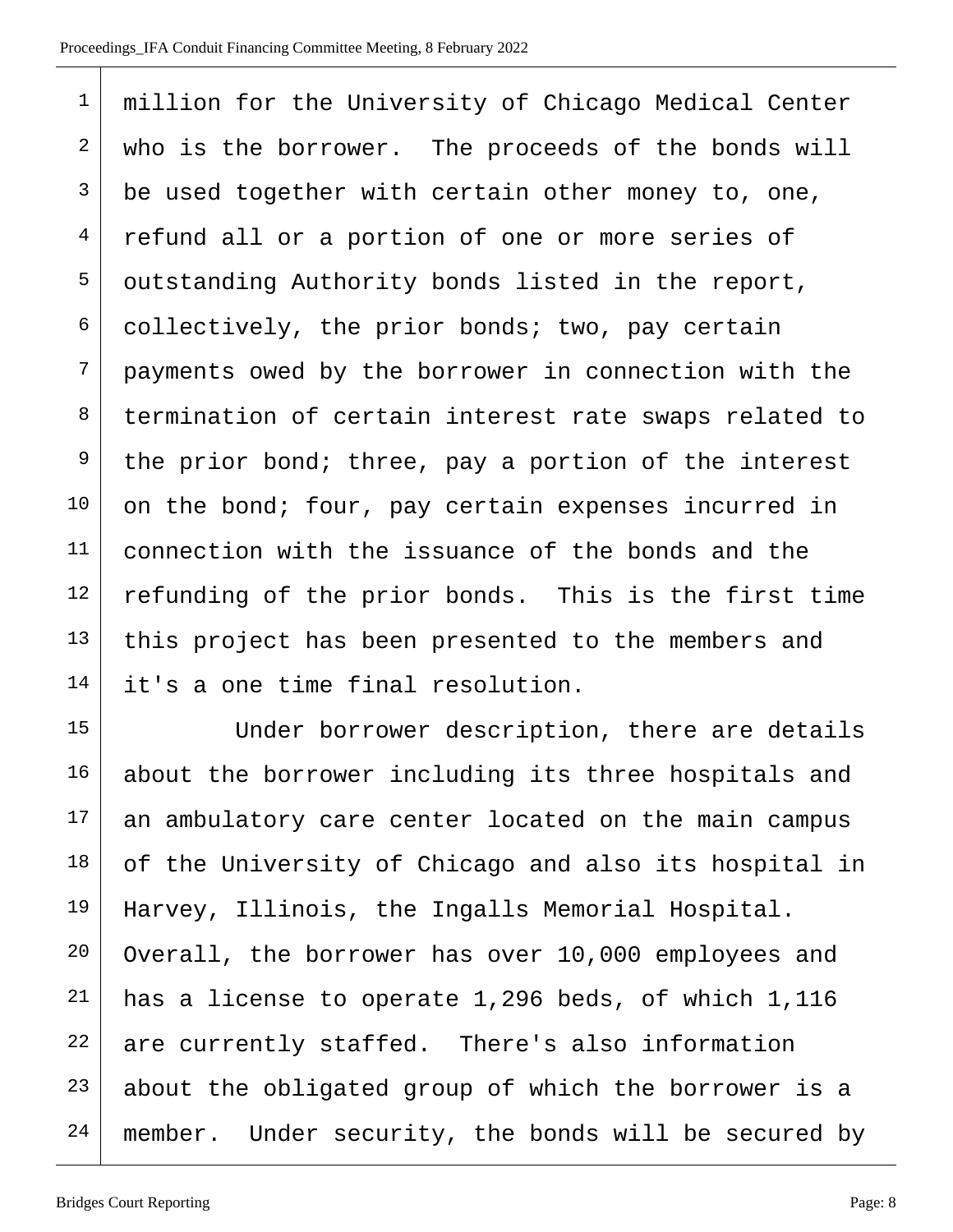| $\mathbf{1}$   | one or more obligations of the obligated group        |
|----------------|-------------------------------------------------------|
| 2              | members listed in the report. Such obligation will    |
| 3              | include a security interest in unrestricted           |
| $\overline{4}$ | receivables of the members of the obligated group.    |
| 5              | Under structure and credit indicators on              |
| 6              | page 5 of the PDF, you will see a summary of the      |
| 7              | currently proposed structure. The goal of such        |
| 8              | structure is to allow the borrower to get to the      |
| 9              | market as soon as possible and lock in the favorable  |
| 10             | interest rates with respect to the refunding and also |
| 11             | to lock in the swap termination rate, taking          |
| 12             | advantage of the favorable trading relationship       |
| 13             | between the swap and muni market and receive money to |
| 14             | pay such termination.                                 |
| 15             | I think it's easiest to think about this              |
| 16             | transaction in two steps. First, the bonds as         |
| 17             | contemplated will be issued in one or more fixed rate |
| 18             | series and will initially be sold in a limited        |
| 19             | offering underwritten by RBC Capital Market. As       |
| $20 \,$        | issued, initial sale and secondary resale of the bond |
| 21             | is limited to institutional credit investors and/or   |
| 22             | qualified institutional buyers in minimum             |
| 23             | denominations of \$100,000. Such investors and buyers |
| 24             | have relied only upon publicly available information  |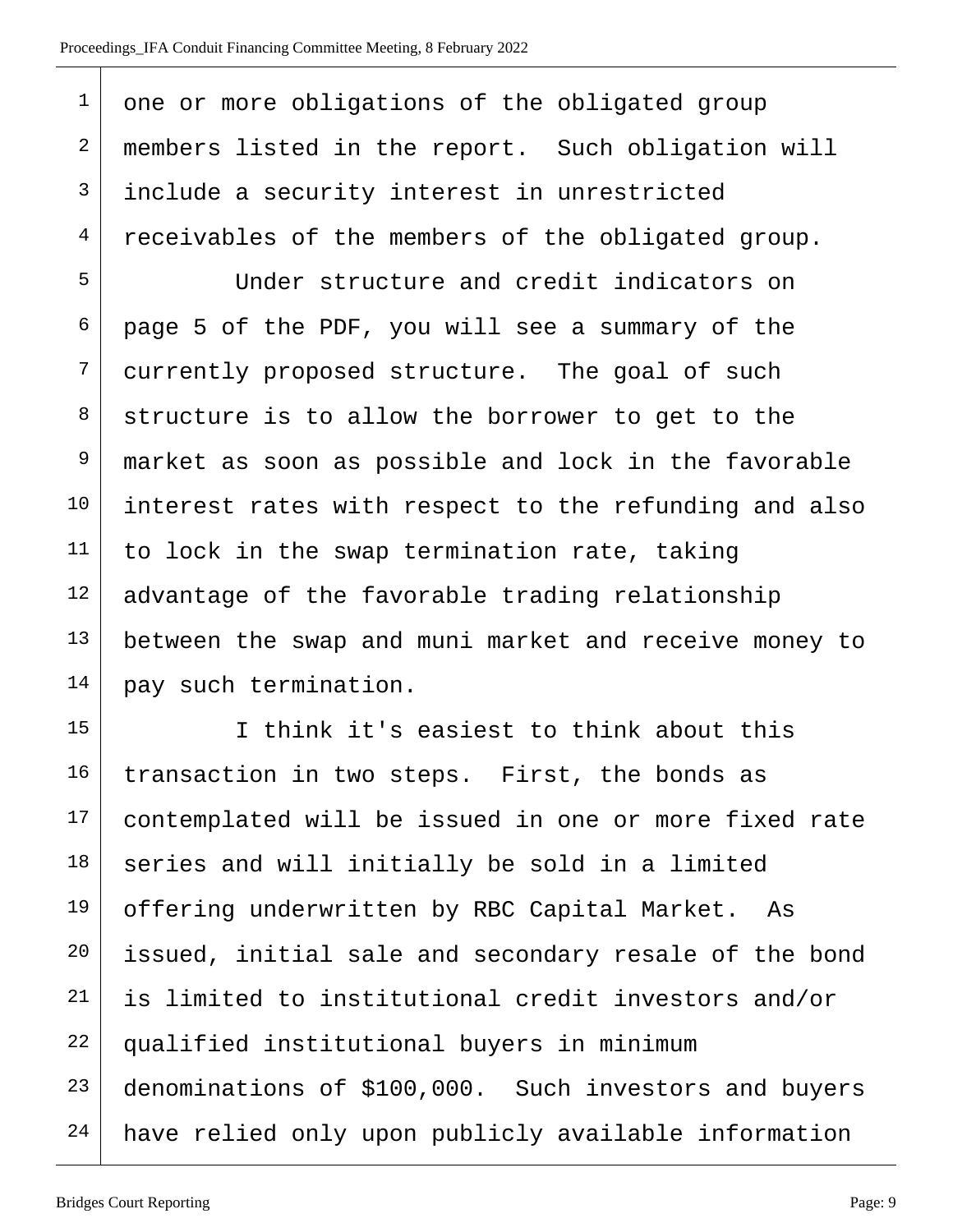$\overline{\phantom{a}}$ 

| $\mathbf 1$ | and materials that will state that they have received |
|-------------|-------------------------------------------------------|
| 2           | all information they believe is necessary and         |
| 3           | appropriate in making their decision to purchase the  |
| 4           | bond, which may also include draft bond documents.    |
| 5           | Second, it is contemplated in the bond                |
| 6           | documents within a specified number of days following |
| 7           | the issuance of the bonds certain conditions,         |
| 8           | including the delivery of at least one investment     |
| 9           | grade rating on the bonds, the delivery of a          |
| 10          | disclosure document made available to the public and  |
| 11          | the delivery of other related opinions, certificates  |
| 12          | showings and document will be met to allow the bonds  |
| 13          | to be sold to the public by the holders thereof in a  |
| 14          | secondary market in minimum denominations of \$5,000. |
| 15          | Before I continue with the project summary            |
| 16          | report presentation, I wanted to emphasize that this  |
| 17          | transaction is dependent on a very specific market    |
| 18          | dynamic based upon the relationship between the munis |
| 19          | and the Treasury. And in the days leading up to the   |
| 20          | board meeting, the volatile market has at times       |
| 21          | really moved against this transaction, resulting in a |
| 22          | loss for UCMC should they terminate the swap.         |
| 23          | With respect to the reality and future of all         |
| 24          | conduit financing, market volatility has led to all   |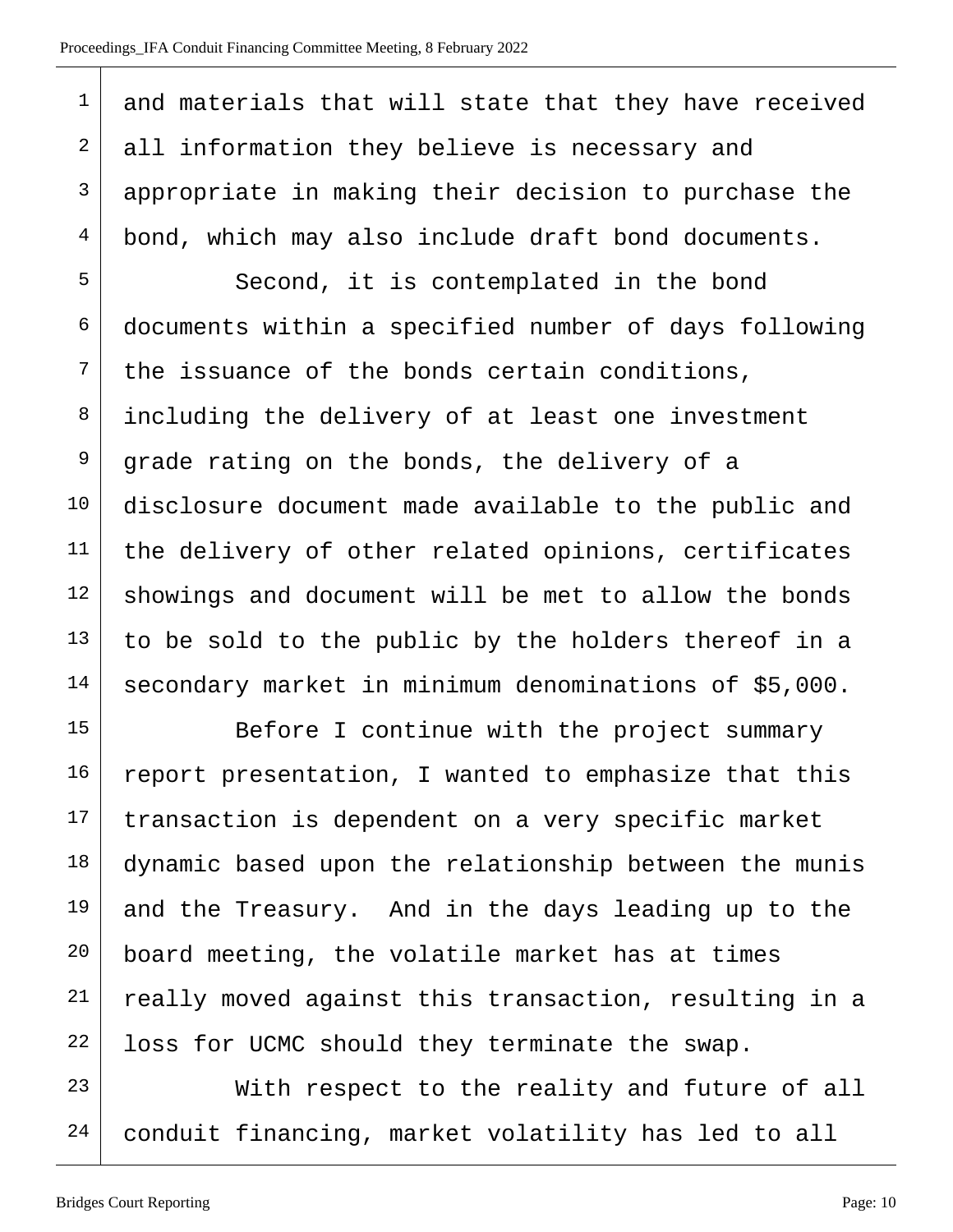1 | municipal bond indexes being very deep in the red and municipal yields are now at levels not seen since the COVID-19 induced sell off of March and April 2020. If there is continued market volatility and fund outflows, conduit issuance as a whole could be negatively impacted.

 With respect to the rating, the bonds will not be rated at the time of issuance due to the 9 contemplated initial structure of the limited 10 offering underwritten by RBC Capital Markets, an institutional accredited investor and/or qualified institutional buyers in minimum denominations of 100,000. The borrower has a long-term underlying rating of A1 stable outlook by Moody's, A2, I'm sorry, excuse me, a AA- stable outlook by S&P and AA-stable outlook by Fitch.

 The bond documents will provide that within a specified number of days following the issuance of the bonds, the borrower will seek an investment grade rating on the bonds by at least one rating agency that currently maintains a long-term rating on the borrower's existing debt in order to meet one of the conditions that will enable the bonds to be sold in denominations of \$5,000. The bonds will mature no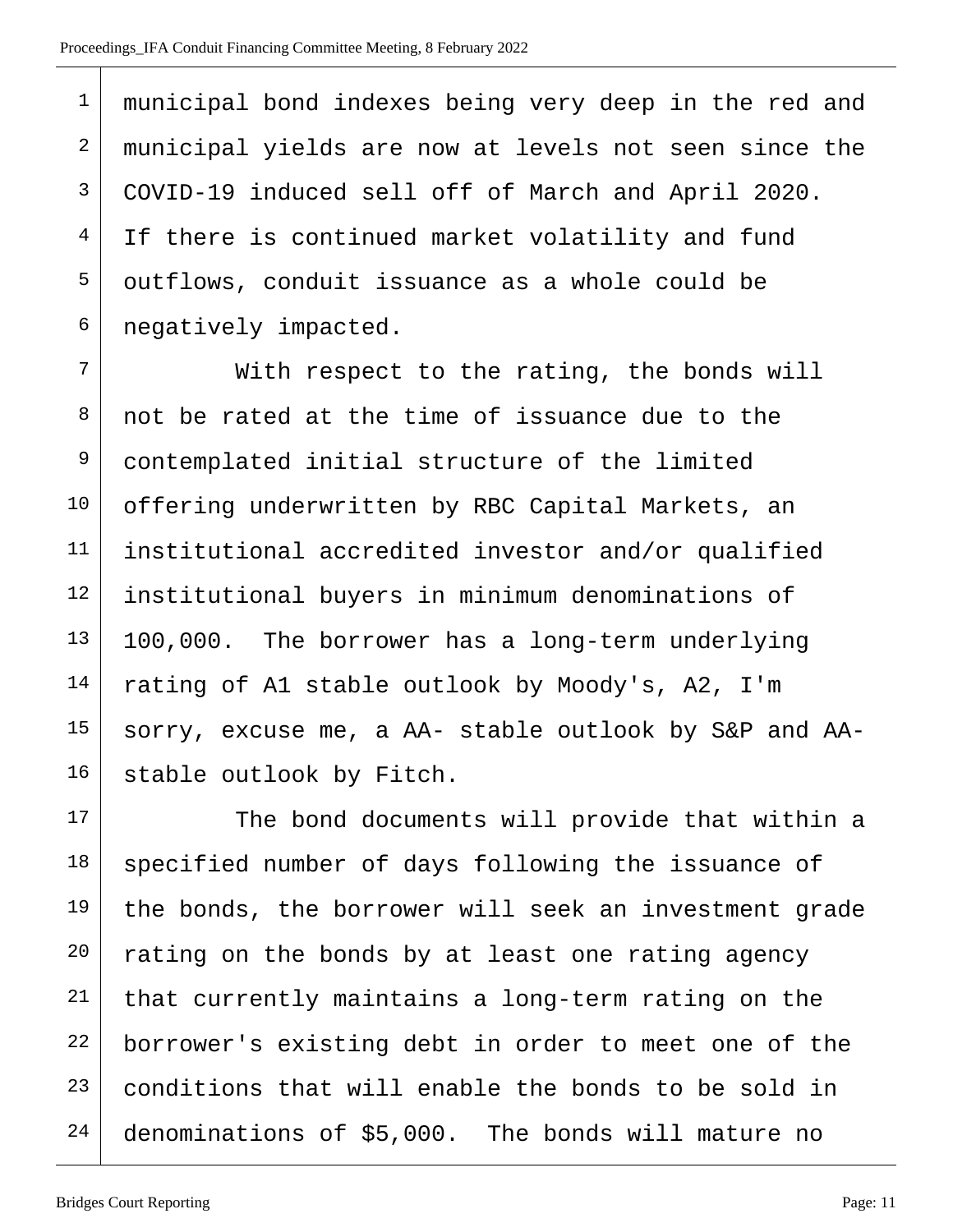## later than 2044.

  $\vert$  at the bottom of the page you will see the <sup>3</sup> estimated purpose and uses, which include the  $4 \mid$  refunding, swap termination payment and cost of issuance. Now skipping to page 8 of the PDF, you will see interest rate information. The final bond resolution establishes a rate parameter of not to exceed six percent. But as of February 4, 2022, according to conversations with RBC, that rate is expected to be 1.75 to 2 percent. The estimated 11 closing date is February 2022.

12 Turning to pages 8 and 9 in the PDF, you will see the board members and professional and financial team. On page 11 there's a service area map. And starting on page 12 of the confidential information section, you will see the IFA fee. Following are the 17 audited financials for the fiscal years ended June 30, 2019 to 2021 prepared by KPMG, and then there is a table which discusses the financials and COVID-19 impact. While operations were affected in fiscal year '20 due to COVID-19 pandemic, EBITDA and the margins have rebounded in fiscal year 2021. The estimated net present value savings from the 24 potential refunding of the prior bond is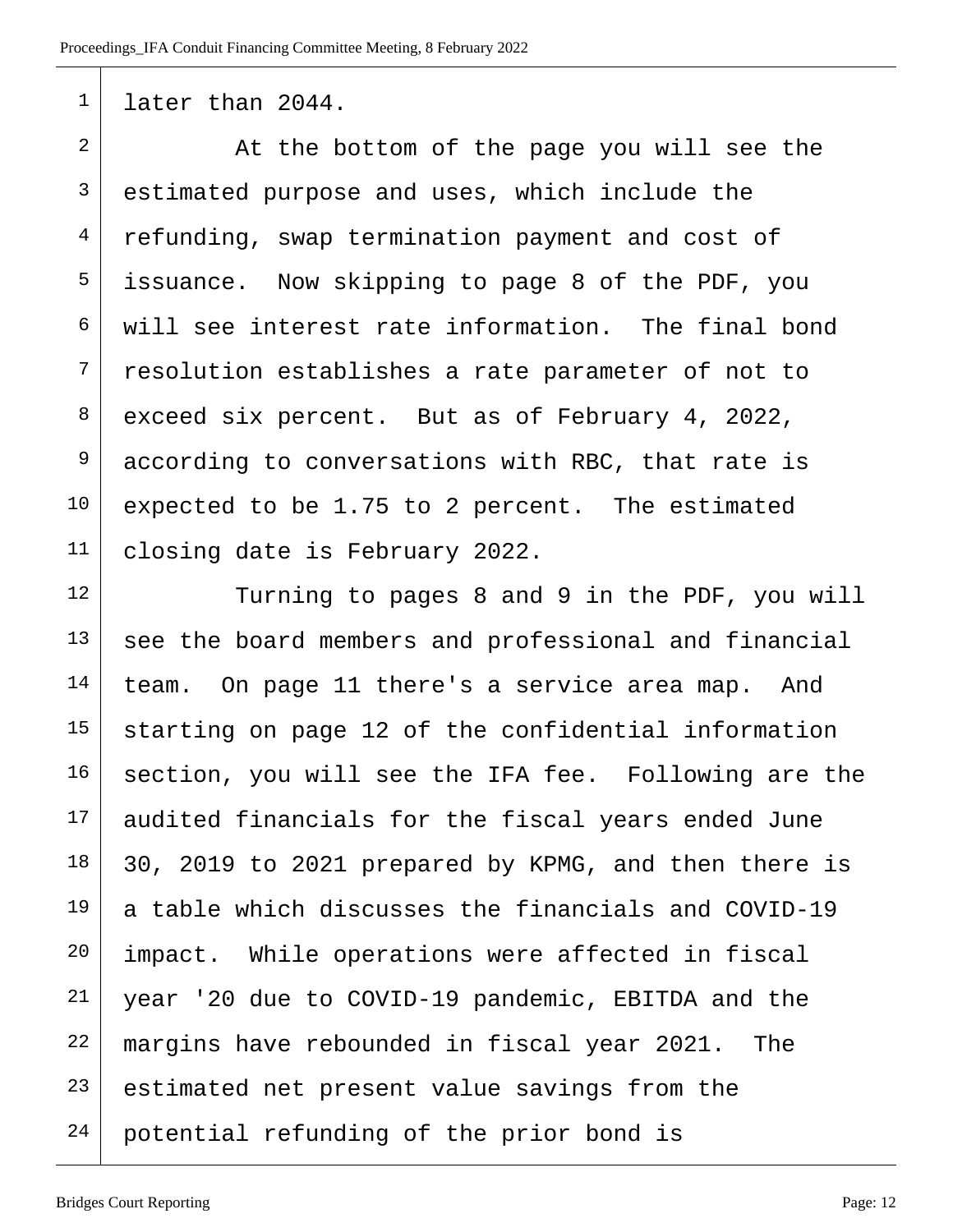| $\mathbf{1}$   | approximately 2.4 million. At this time I'll take     |
|----------------|-------------------------------------------------------|
| $\overline{2}$ | any member comments or questions. Thank you.          |
| 3              | MR. MEYER: This is Assistant Secretary Mark           |
| $\overline{4}$ | Meyer. Please let the record reflect that Member      |
| 5              | Zeller has joined the conference at the time of 8:44  |
| 6              | a.m. and has been added to the initial quorum roll    |
| 7              | call.                                                 |
| 8              | MR. FRAMPTON: Thank you. This is Rich Frampton.       |
| 9              | Item 2 is the $501(c)(3)$ revenue bond request. Staff |
| $10 \,$        | requests approval of a one time final bond resolution |
| 11             | on behalf of Illinois Institute of Technology,        |
| 12             | hereinafter the University or Illinois Tech, in an    |
| 13             | amount not to exceed \$50 million. Bond proceeds will |
| 14             | be used to, one, prospectively refund all or a        |
| 15             | portion of the outstanding Illinois Finance Authority |
| 16             | revenue bonds Series 2018; two, pay a portion of the  |
| 17             | interest on the bonds; three, fund a debt service     |
| 18             | reserve fund; and four, pay certain costs relating to |
| 19             | the issuance of the Series 2022 bonds, including the  |
| 20             | costs of bond insurance or other credit or liquidity  |
| 21             | enhancement, if any, and certain expenses incurred in |
| 22             | connection with the refunding of the Series 2018      |
| 23             | bond.                                                 |
|                |                                                       |

24 Illinois Tech is undertaking this refunding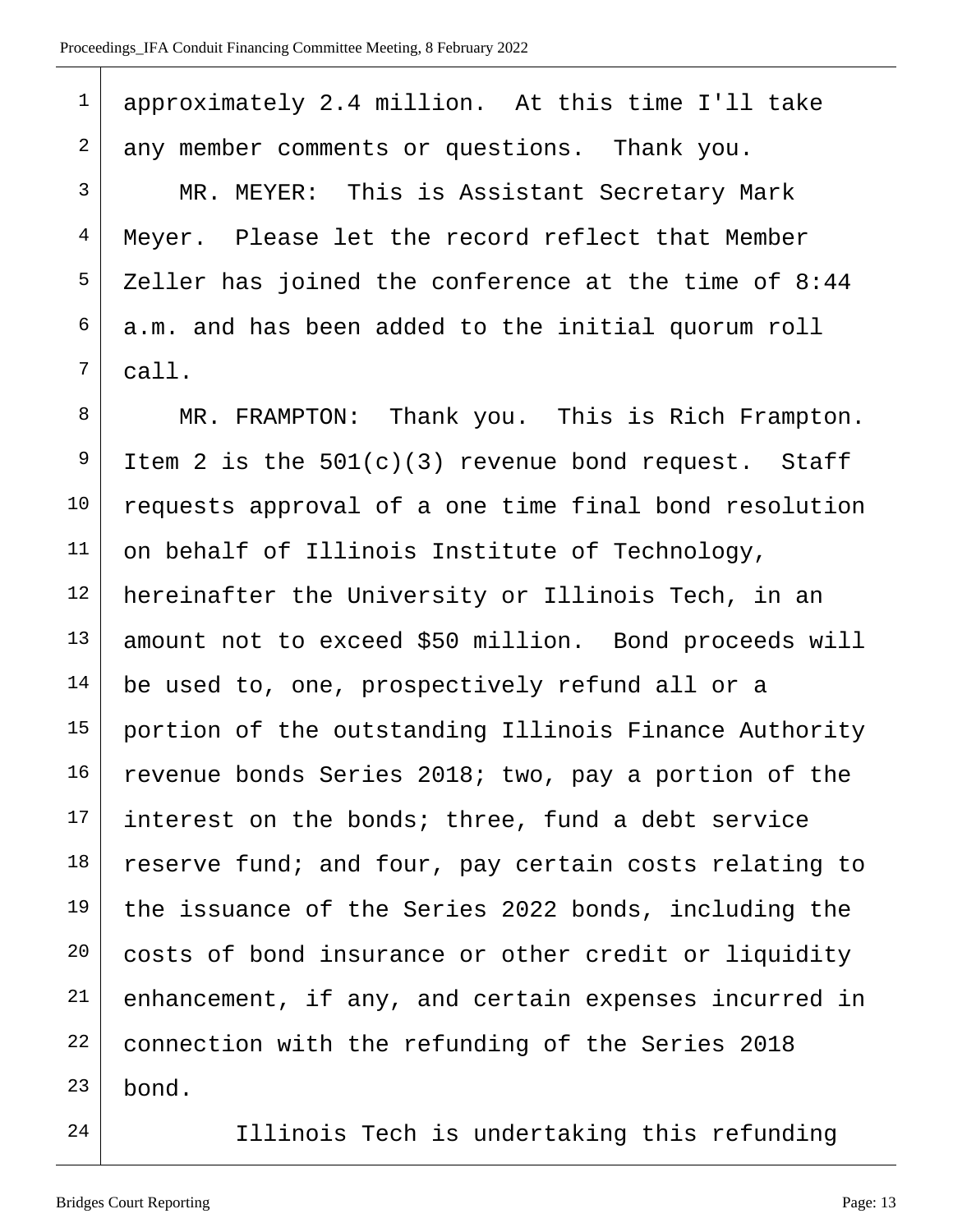to attain two primary results. First, the refunding 2 will produce modest annual savings through reduced interest costs while, in a conservative approach, 4 maintaining the existing November 1, 2033 final maturity date that is featured on the Series 2018 bond that will be refunded.

 $7$  Secondly and critically for the University, 8 issuance of the Series 2022 refunding bonds will 9 enable Illinois Tech to streamline and conform its 10 financing covenants across all its financings 11 including its outstanding IFA Series 2019 refunding 12 bonds. University Series 2018 bank held bonds 13 | feature different financial covenants.

14 Illinois Tech was founded in 1940 and is a comprehensive private, nonsectarian university with specialties in, one, the sciences; two, engineering and technology; three, architecture and design as well as, four, professional education offered through its Chicago-Kent School of Law.

20 The refunding bonds will be underwritten by RBC Capital Markets, LLC and sold in a rated public offering based on Illinois Tech's long-term investment grade rating from Moody's. The University will be providing an unsecured general obligation on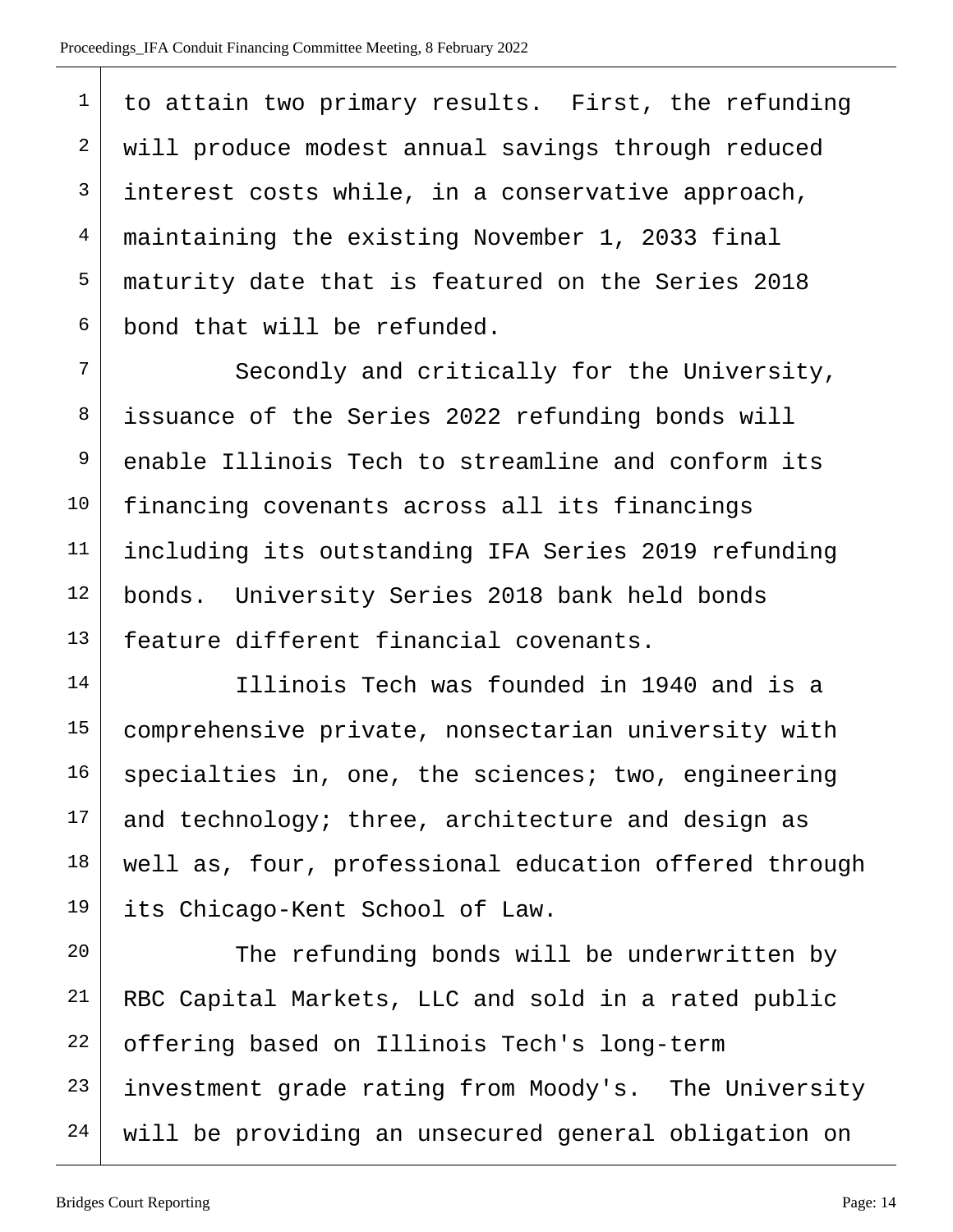| $\mathbf 1$    | a pledge to secure the bond holders. Moody's most     |
|----------------|-------------------------------------------------------|
| $\overline{a}$ | recently affirmed the University's long-term Baa3     |
| 3              | rating with a stable outlook on August 5, 2021.       |
| $\overline{4}$ | University has applied to Moody's for a rating on     |
| 5              | their Series 22 refunding bonds and that's expected   |
| 6              | to be assigned within the next seven to ten days.     |
| 7              | Illinois Tech currently serves approximately          |
| 8              | 5,884 full-time equivalent undergraduate, graduate    |
| 9              | and law students across four campuses including, one, |
| 10             | its main campus near 35th Street and east of the Dan  |
| 11             | Ryan expressway in Chicago; two, its downtown Chicago |
| 12             | campus which houses the Chicago-Kent College of Law   |
| 13             | and the school of design and two suburban campuses    |
| 14             | including, three, its Institute of Food Safety and    |
| 15             | Health campus in Bedford Park and, four, its Rice     |
| 16             | campus in Wheaton.                                    |
| 17             | Illinois Tech's financials are presented              |
| 18             | beginning on page 11 of the report, which is page 24  |
| 19             | in the conduit packet. Despite many enrollment        |
| $20 \,$        | challenges, declining net tuition revenues and        |
| 21             | multiple years of thin debt service coverage prior to |
| 22             | 2019, Illinois Tech has posted general improvements   |
| 23             | in both its operating cash flows, EBIDTA as well as   |
| 24             | its debt service coverage from 2019 to 2021. These    |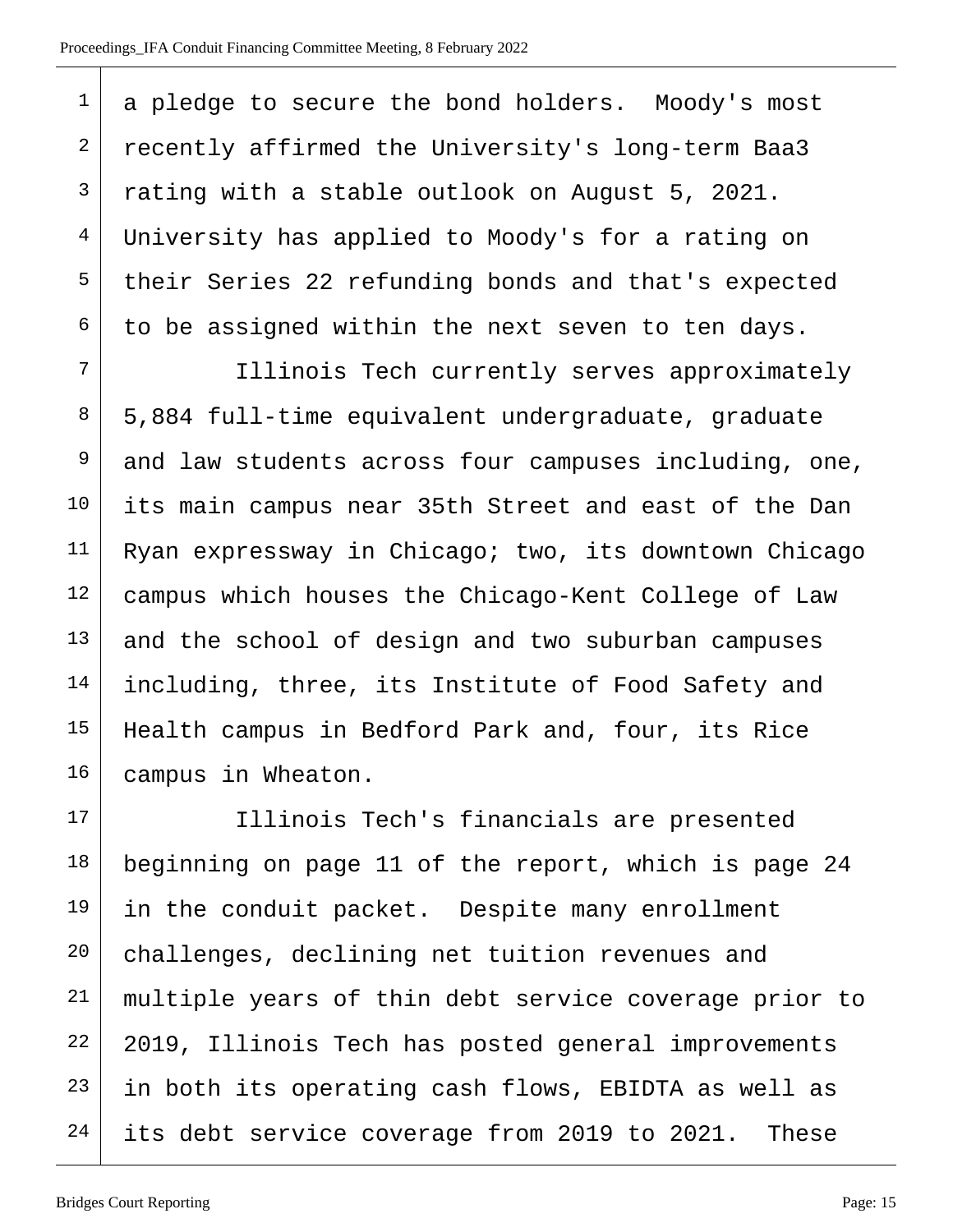<sup>1</sup> improvements have generally reflected successful 2 expense control.

3 Additional factors integral to Illinois <sup>4</sup> Tech's improved financial performance and improved  $5$  liquidity since 2018 are detailed on page 12 of the  $6$  report, which is conduit page 25. Illinois Tech's  $7$  liquidity will also substantially improve as the 8 result of two recently completed divestitures <sup>9</sup> including, one, the \$35 million sale of an on campus  $10$  power plant and, two, the sale of its remaining 11 | educational broadband spectrum which will generate an 12 initial \$28 million pay out during fiscal 2022.

13 Together, these recent strategic asset sales 14 | will combine to generate 63 million in cash on  $15$  Illinois Tech's May 31, 2022 year end balance sheet.  $16$  These asset sales will build on other recent 17 | liquidity improvements since 2018 associated with  $18$  private gift pledges and a previous sale of broadband 19 spectrum. Based on Illinois Tech's 5-31, 2021 20 balance sheet, these sales will provide the 21 equivalent to 84 days of additional cash and 22 investments on Illinois Tech's balance sheet. 23 Another recent important development this  $24$  past fall, the university reported its first year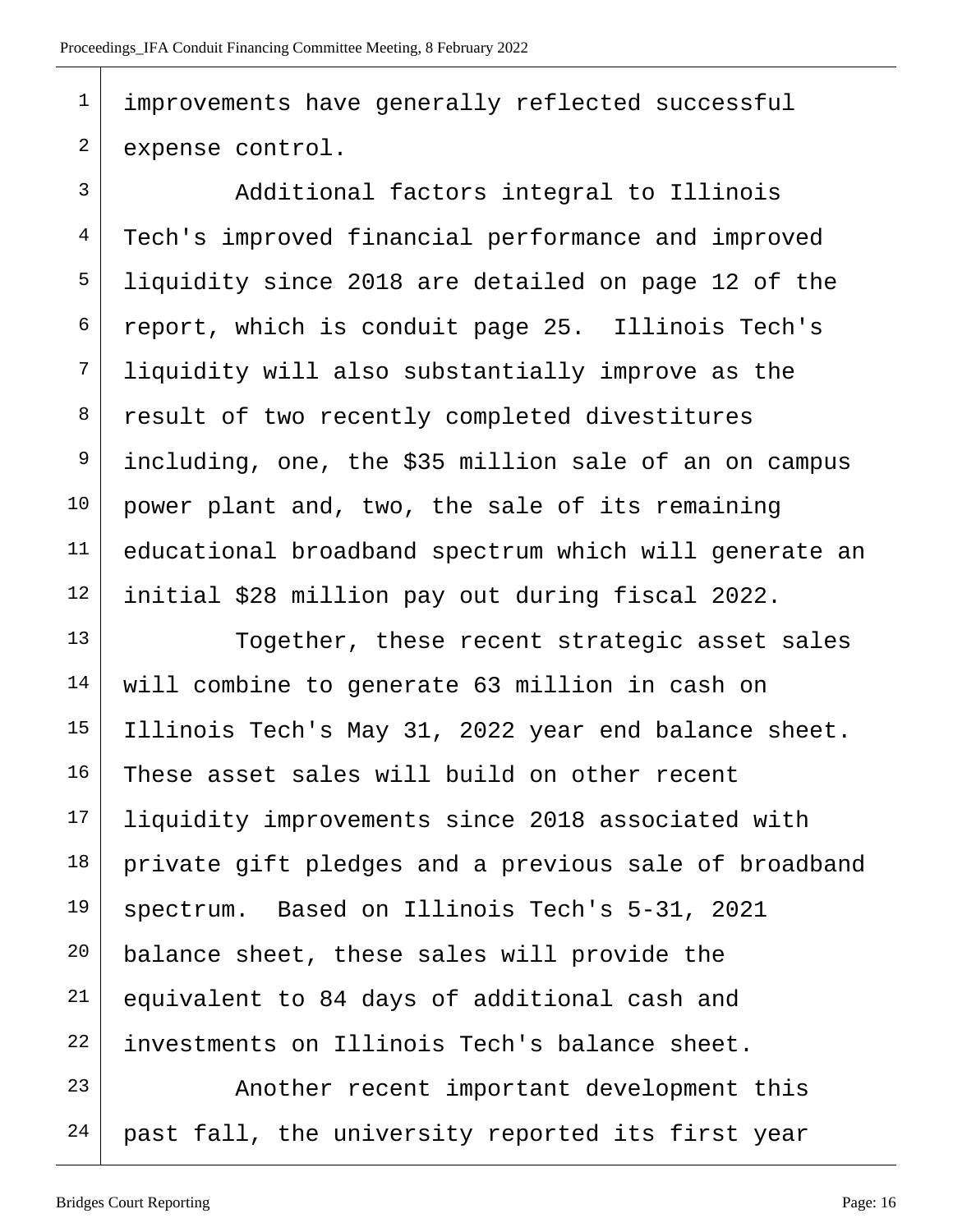| $\mathbf{1}$   | over year full-time equivalent enrollment increase in |
|----------------|-------------------------------------------------------|
| 2              | eight years as full-time equivalent enrollment        |
| 3              | increased from 5688 in fall 2020 to 5884 in fall      |
| $\overline{4}$ | 2021, an increase of 196 students. Finally, in terms  |
| 5              | of timing, the university is targeting pricing and    |
| 6              | closing later this month or in early March.           |
| 7              | With that statement, I will conclude my               |
| 8              | remarks. Does any member have any questions or        |
| 9              | comments? Okay, thank you. With that, I will turn     |
| $10 \,$        | things over to Lorrie Karcher.                        |
| 11             | MS. KARCHER: Good morning. Item number 3 is a         |
| 12             | Beginning Farmer bond request. Staff requests         |
| 13             | approval of a one time final bond resolution for      |
| 14             | Mason Tjelle in a not to exceed amount of 575,400.    |
| 15             | Mason Tjelle is purchasing approximately 72 acres of  |
| 16             | farmland located in Livingston County. The State      |
| 17             | Bank of Graymont is the purchasing bank for the       |
| 18             | conduit transaction. That concludes the Beginning     |
| 19             | Farmer bond.                                          |
| 20             | MR. FLETCHER: This is Brad Fletcher. Thank you,       |
| 21             | Lorrie. Next on the agenda is a PACE bond resolution  |
| 22             | for Counterpointe Sustainable Real Estate, LLC. This  |
| 23             | is a PACE bond resolution authorizing the issuance    |
| 24             | from time to time of one or more series and/or        |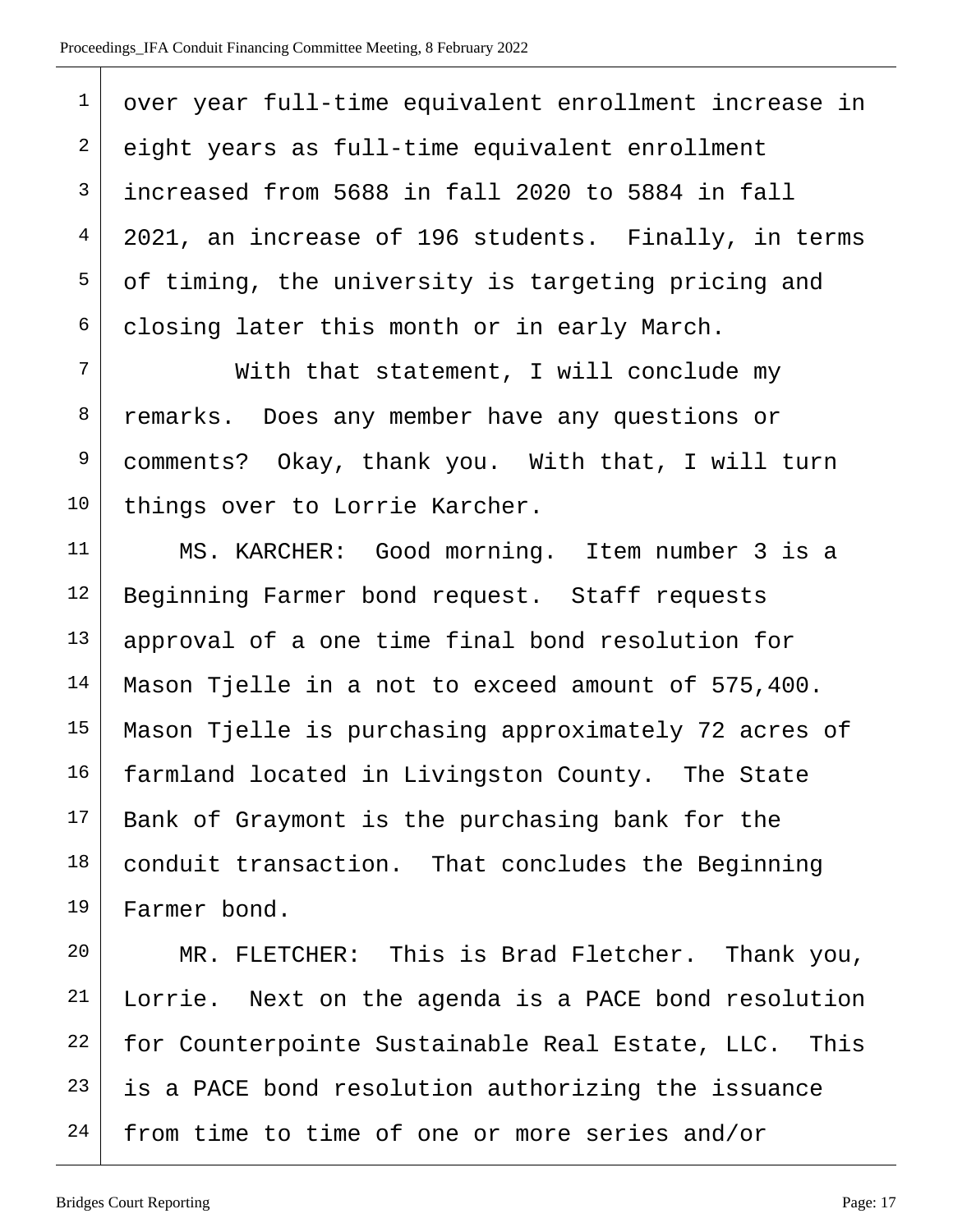| $\mathbf 1$    | subseries PACE bonds to be purchased by Counterpointe  |
|----------------|--------------------------------------------------------|
| $\overline{a}$ | Sustainable Real Estate, LLC or its designated         |
| 3              | transferee in an aggregate amount not to exceed        |
| $\overline{4}$ | \$200 million for a period of three years.             |
| 5              | As with all PACE bond resolutions, this is a           |
| 6              | delegation resolution, but the more eagle eyed         |
| 7              | members observing the script will note that we are     |
| 8              | requesting a not to exceed amount of 200 million,      |
| $\overline{9}$ | while most PACE bond resolutions are for 100 million.  |
| 10             | There's a specific request tied to this extra          |
| 11             | increment. Specifically, this lender has put in a      |
| 12             | bid for the Thompson Center to finance on a PACE bond  |
| 13             | basis anywhere between \$115 million and \$130 million |
| 14             | of retrofits to the Thompson Center across the street  |
| 15             | from our office, so hence the extra increment request  |
| 16             | here for context. But I can take any questions or      |
| 17             | comments. Thank you.                                   |
| 18             | MS. PERUGINI: Thank you, Brad. This is Sara            |
| 19             | Perugini. And item number 5 in your packet which       |
| 20             | starts on page 35 of the PDF is a memo and resolution  |
| 21             | for Covenant Living Communities and Services,          |
| 22             | formerly known as Covenant Retirement Communities,     |
| 23             | Inc., the borrower, which details amendments it would  |
| 24             | like to make with respect to its Series 2017 bonds     |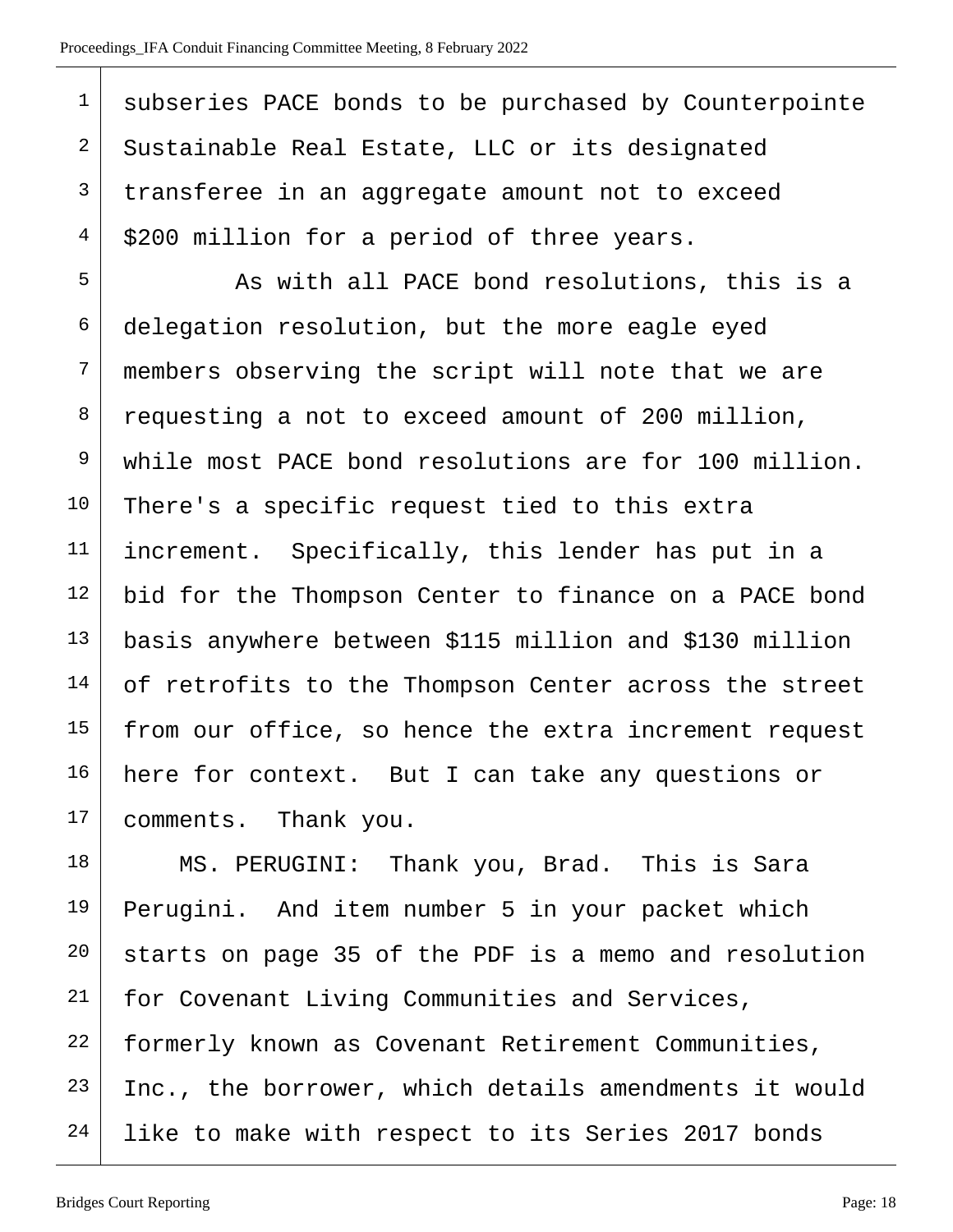| $\mathbf{1}$ | and accompanying documents. Bank of America Public    |
|--------------|-------------------------------------------------------|
| 2            | Capital Corp., hereinafter the purchaser, purchased   |
| 3            | and currently holds all of the Series 2017 bonds.     |
| 4            | The bonds currently bear interest at a rate equal to  |
| 5            | the LIBOR index rate as defined in the bond indenture |
| 6            | and its fees determined according to a formula which  |
| 7            | includes, among other things, a percentage of LIBOR   |
| 8            | plus a spread. The bonds bear interest at the LIBOR   |
| 9            | index rate until the mandatory tender date of         |
| 10           | December 1, 2029.                                     |
| 11           | Due to the cessation of LIBOR tenors, in              |
| 12           | part, and the forthcoming cessation of the remaining  |
| 13           | LIBOR tenors prior to the mandatory tender date, the  |
| 14           | borrower and the purchaser wish to change the market  |
| 15           | index that is used to determine the interest rate on  |
| 16           | the bonds from LIBOR to the Bloomberg Short-term Bank |
| 17           | Yield index or BSBY. This will be accomplished by     |
| 18           | certain amendments, including changes to definitions  |
| 19           | in the bond indenture and a supplemental bond         |
| 20           | indenture. The proposed resolution will approve the   |
| 21           | amendment, a supplement to the existing bond          |
| 22           | indenture, a replacement bond and any additional      |
| 23           | documents necessary to implement the amendment.       |
|              |                                                       |

24 The supplement to the bond indenture is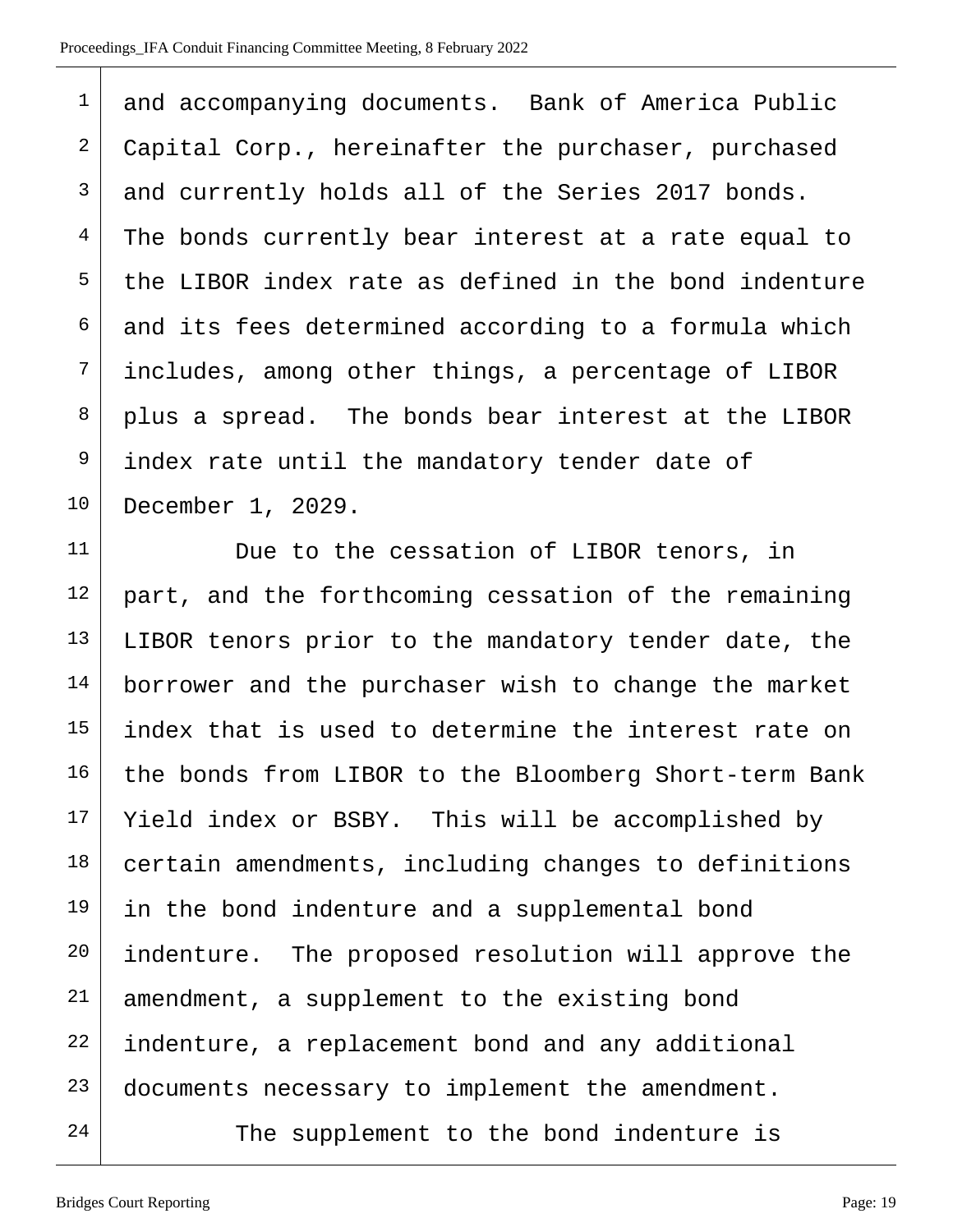| $\mathbf 1$    | authorized by the existing terms of the bond          |
|----------------|-------------------------------------------------------|
| $\overline{a}$ | indenture and the purchaser has agreed to approve the |
| 3              | amendments by executing a consent. These amendments   |
| $\overline{4}$ | will not cause the bonds to be deemed as reissued for |
| 5              | federal income tax purposes. Chapman and Cutler is    |
| 6              | expected to provide an opinion that the amendments    |
| 7              | will not adversely affect the tax exempt status of    |
| 8              | the bond. The Authority's estimated fee and the       |
| 9              | borrower's financials are also included. Peer review  |
| $10 \,$        | committee recommends approval. Does any member have   |
| 11             | any comments or questions?                            |
| 12             | Moving on to item number 6 in your packet,            |
|                |                                                       |

 which starts on page 66 of the PDF, is a memo and 14 | resolution for Silver Cross Hospital and Medical Center, the borrower, which details amendments it 16 | would like to make with respect to its Series 2010 A 17 bonds and accompanying documents. PNC Bank National 18 Association, hereinafter the purchaser, purchased and 19 currently holds all the Series 2010 A bonds. The 20 bonds currently bear interest at a variable rate based on LIBOR for an initial term which ends December 1, 2022.

 Due to the cessation of LIBOR tenors in part and the forthcoming cessation of the remaining LIBOR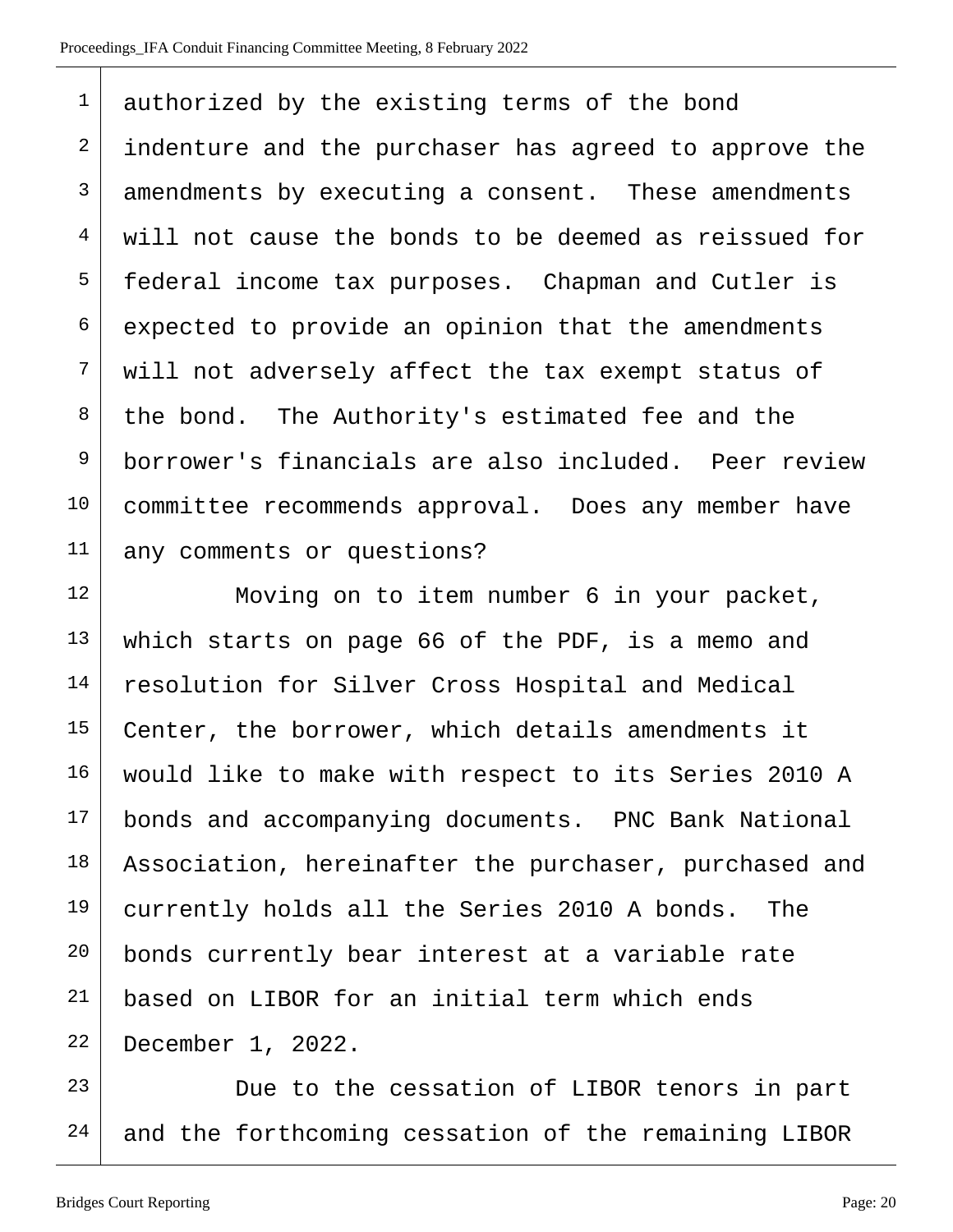tenors prior to December 1, 2022, the borrower and the purchaser wish to change the market index used to 3 determine the interest rate on the bond from LIBOR to BSBY. The borrower and the purchaser also wish to extend the initial term that the purchaser will hold the bond.

 The loan agreement pursuant to which the bond 8 | was issued will also be updated to reflect current 9 Authority handbook provisions. These changes will be accompanied by certain amendments -- accomplished by certain amendments, excuse me -- including changes to the definitions in the loan agreement and an amendment and restated loan agreement. The proposed resolution will approve the amendment, the amended 15 and restated loan agreement or replacement bonds and any additional documents necessary to implement such 17 | amendment. The borrower's and purchaser's execution of the amended and restated loan agreement will 19 evidence their approval and consent to these amendments.

21 These amendments will cause the bond to be deemed as reissued for federal income tax purposes and Chapman and Cutler is expected to provide an 24 opinion that the amendments will not adversely affect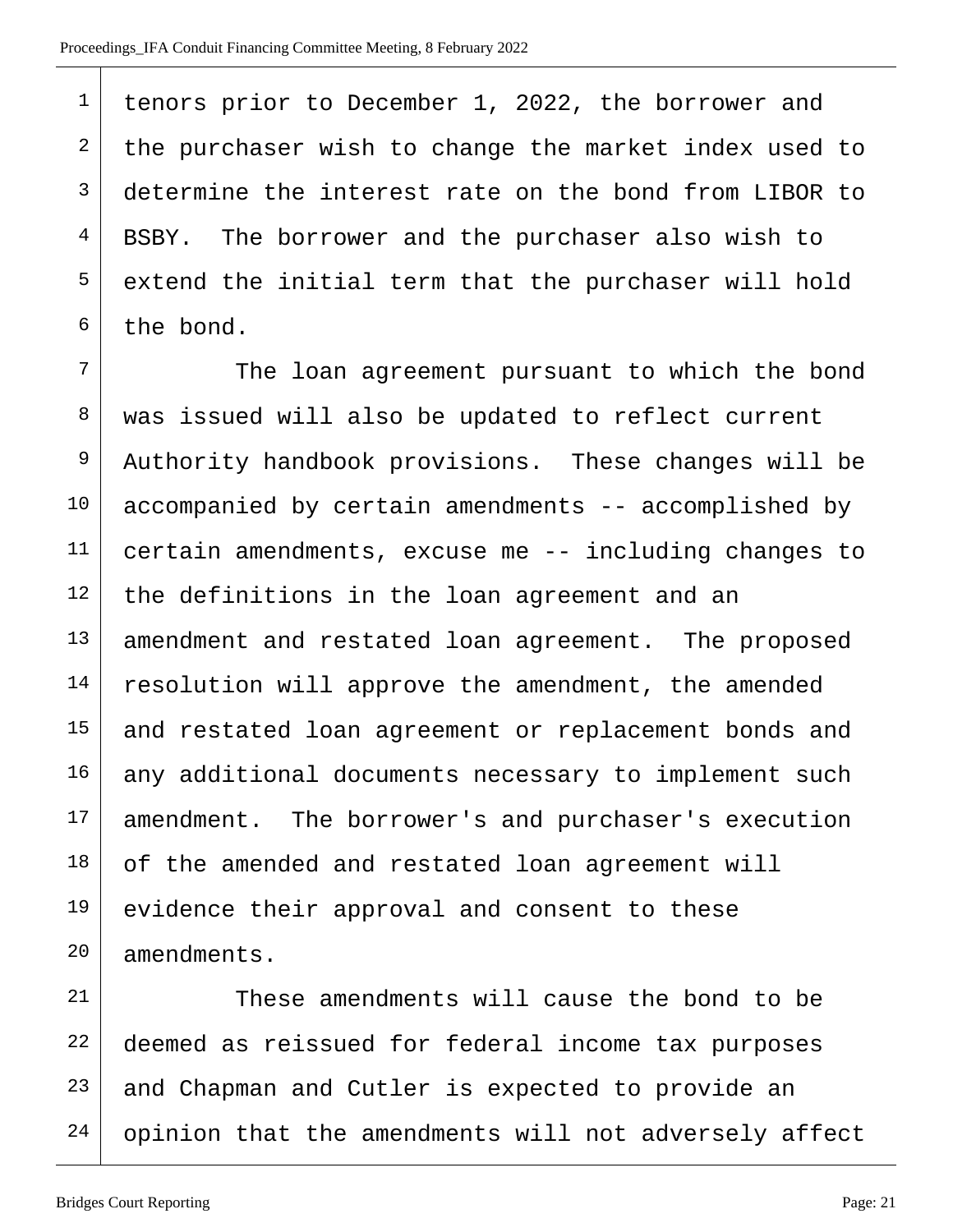| $\mathbf 1$    | the tax exempt status of the bond. The Authority's      |
|----------------|---------------------------------------------------------|
| $\overline{a}$ | estimated fee and the borrower's financials are also    |
| $\mathbf{3}$   | included. Does any member have any comments or          |
| $\overline{4}$ | questions? Thank you.                                   |
| 5              | COMMITTEE CHAIR WRIGHT: This is Jeffrey Wright.         |
| 6              | Thank you, everyone. I would like to request a          |
| 7              | motion to recommend for approval the following new      |
| 8              | business items, items $1, 2, 3, 4, 5$ and $6.$ Is there |
| 9              | such a motion?                                          |
| 10             | FUENTES: This is Jim Fuentes. So moved.                 |
| 11             | MR. MEYER: Could a member provide a second?             |
| 12             | This is Mark Meyer.                                     |
| 13             | MR. TOBON: This is Eduardo Tobon. Second.               |
| 14             | COMMITTEE CHAIR WRIGHT: Will the Assistant              |
| 15             | Secretary please call the roll.                         |
| 16             | MR. MEYER: This is Mark Meyer. On the motion by         |
| 17             | Member Fuentes and second by Member Tobon, I will       |
| 18             | call the roll. Member Fuentes.                          |
| 19             | MR. FUENTES: Yes.                                       |
| 20             | MR. MEYER: Member Tobon.                                |
| 21             | MR. TOBON: Yes.                                         |
| 22             | MR. MEYER: Member Zeller.                               |
| 23             | MR. ZELLER: Yes.                                        |
| 24             | MR. MEYER: And Committee Chair Wright.                  |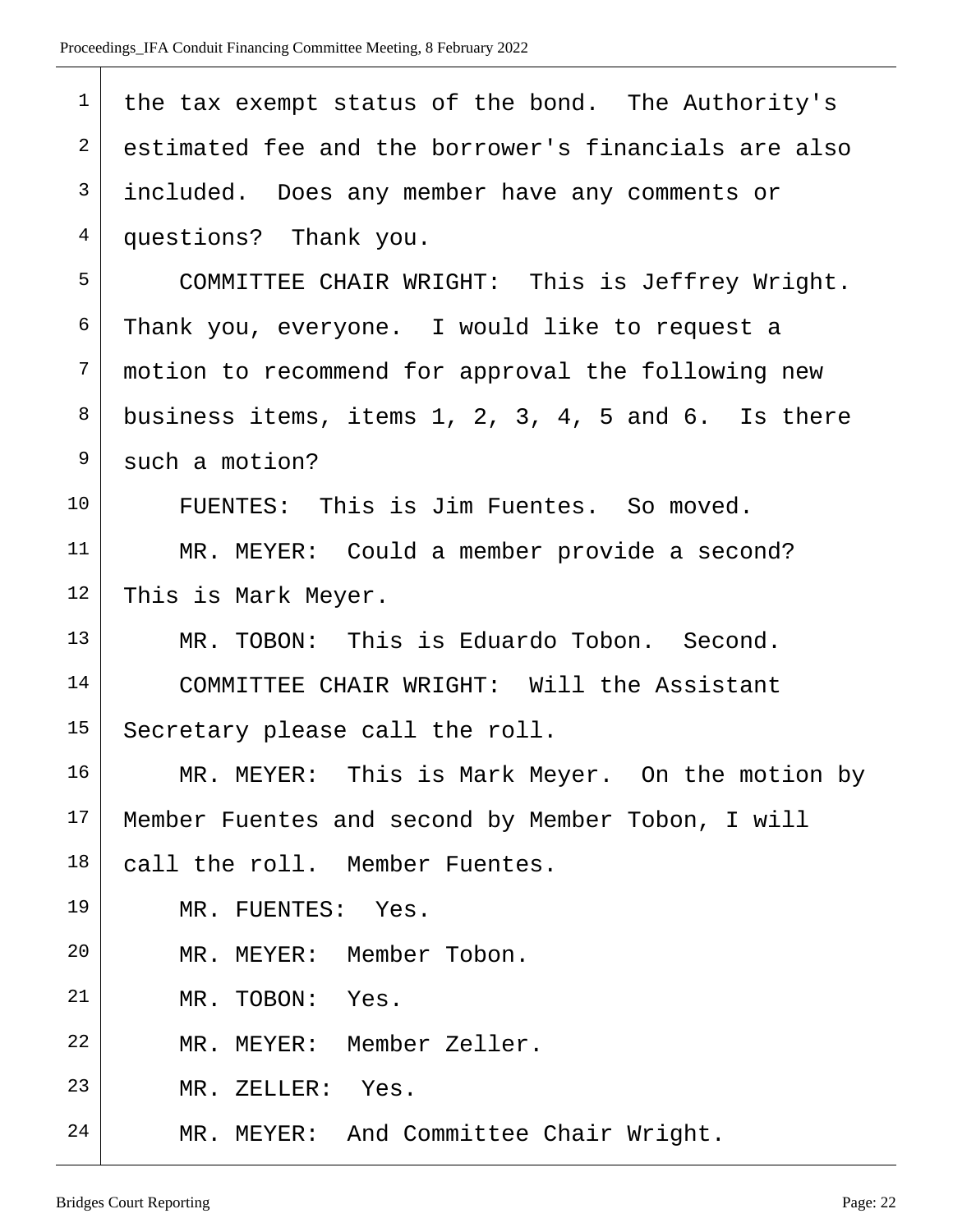| $\mathbf{1}$ | COMMITTEE CHAIR WRIGHT: Yes.                          |
|--------------|-------------------------------------------------------|
| 2            | MR. MEYER: Again, this is Mark Meyer. Committee       |
| 3            | Chair Wright, the ayes have it and the motion         |
| 4            | carries.                                              |
| 5            | COMMITTEE CHAIR WRIGHT: This is Jeffrey Wright.       |
| 6            | Thank you, Mark. Does anyone wish to make any         |
| 7            | additions, edits or corrections to the minutes from   |
| 8            | December 14, 2021? Hearing none, I'd like to request  |
| 9            | a motion to approve the minutes. Is there such a      |
| 10           | motion?                                               |
| 11           | MR. TOBON: This is Eduardo Tobon. So moved.           |
| 12           | MR. ZELLER: This is Brad Zeller. I will second        |
| 13           | that motion.                                          |
| 14           | COMMITTEE CHAIR WRIGHT: This is Jeffrey Wright.       |
| 15           | Will the Assistant Secretary please call the roll.    |
| 16           | MR. MEYER: This is Mark Meyer. On the motion by       |
| 17           | Member Tobon and second by Member Zeller, I will call |
| 18           | the roll. Member Fuentes.                             |
| 19           | MR. FUENTES: Yes.                                     |
| 20           | MR. MEYER: Member Tobon.                              |
| 21           | MR. TOBON: Yes.                                       |
| 22           | MR. MEYER: Member Zeller.                             |
| 23           | Yes.<br>MR. ZELLER:                                   |
| 24           | MR. MEYER: And Committee Chair Wright.                |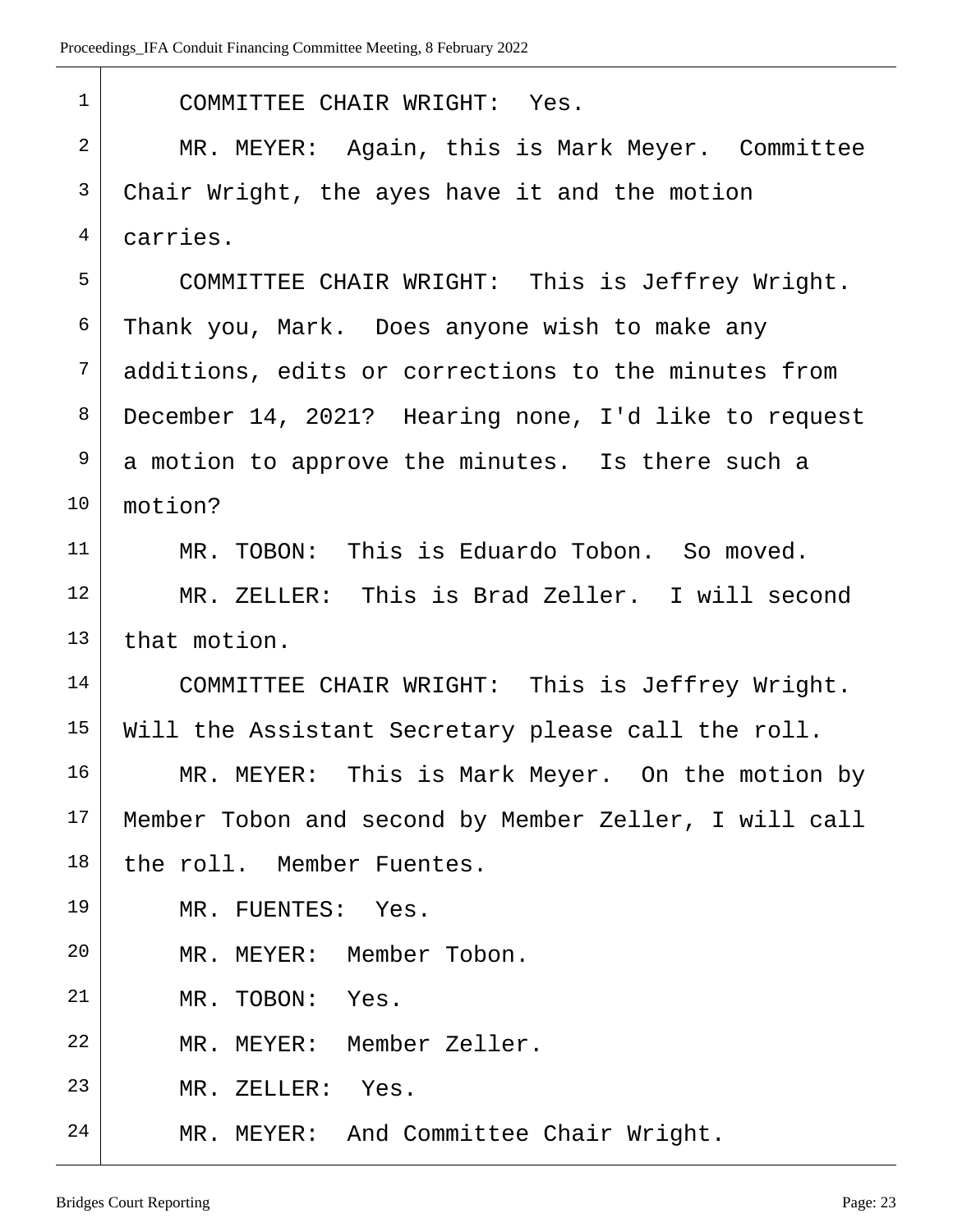| $\mathbf 1$    | COMMITTEE CHAIR WRIGHT: Yes.                         |
|----------------|------------------------------------------------------|
| $\overline{2}$ | MR. MEYER: Again, this Mark Meyer. Committee         |
| $\mathsf{3}$   | Chair Wright, the ayes have it and the motion        |
| 4              | carries.                                             |
| 5              | COMMITTEE CHAIR WRIGHT: This is Jeffrey Wright.      |
| 6              | Thank you, Mark. Is there any other business to come |
| 7              | before the committee? Hearing none, I would like to  |
| 8              | request a motion to adjourn. Additionally, on        |
| 9              | responding to the roll call for this motion, I would |
| 10             | ask each member to confirm that they were able to    |
| 11             | hear the participants, discussions and testimony of  |
| 12             | this proceeding. Is there such a motion?             |
| 13             | MR. FUENTES: This is Jim Fuentes. So moved.          |
| 14             | MR. ZELLER: This is Brad Zeller. I will second       |
| 15             | that.                                                |
| 16             | COMMITTEE CHAIR WRIGHT: This is Jeffrey Wright.      |
| 17             | Will the assistant secretary please call the roll.   |
| 18             | MR. MEYER: This is Mark Meyer. On the motion by      |
| 19             | member Fuentes and seconded by member Zeller, I will |
| 20             | call the roll. Member Fuentes.                       |
| 21             | MR. FUENTES: Aye, and I confirm that I could         |
| 22             | hear all participants, discussion and testimony.     |
| 23             | MR. MEYER: Thank you. Member Tobon.                  |
| 24             | MR. TOBON: Aye, and I confirm that I could hear      |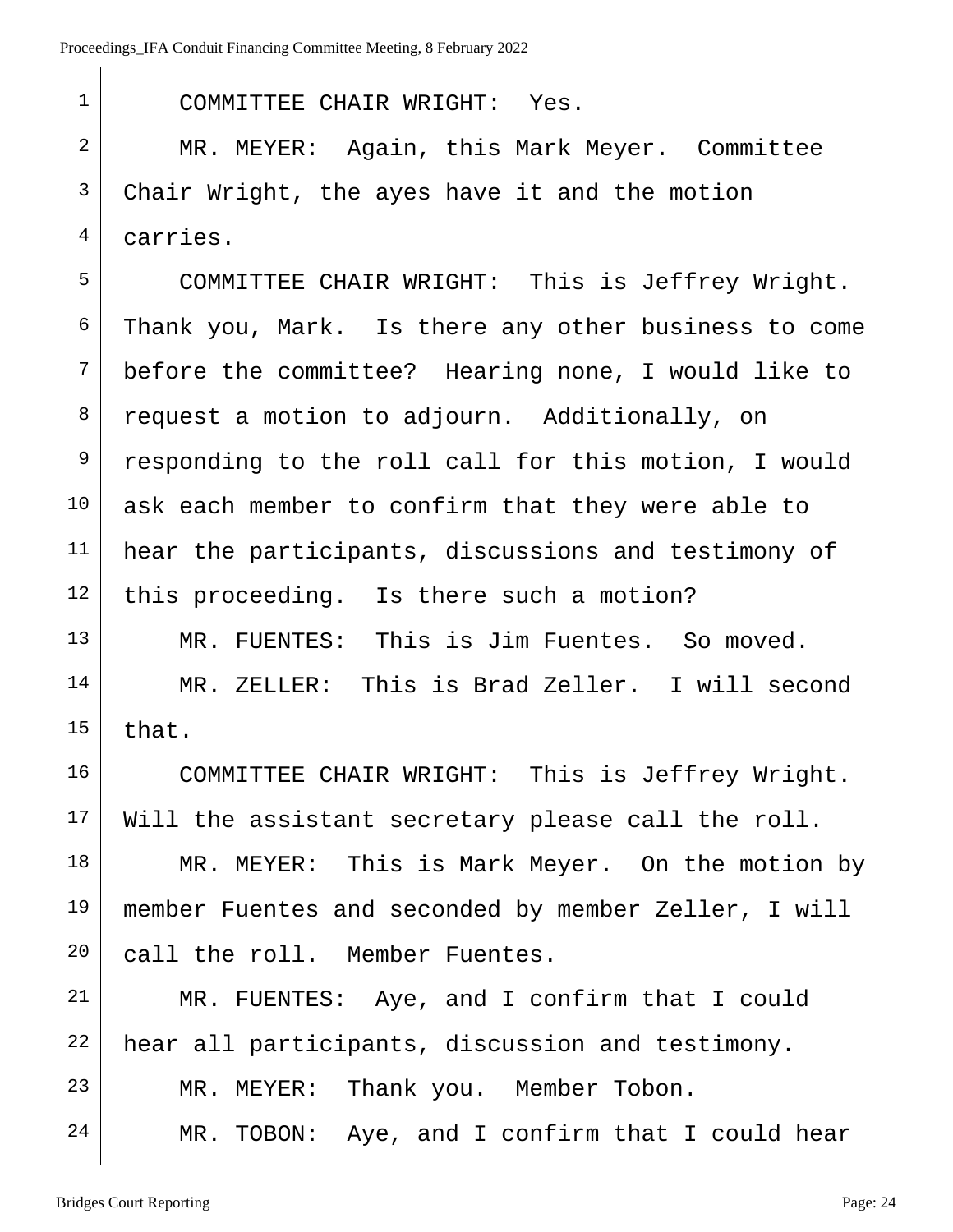| $\mathbf 1$    | all participants, discussion and testimony.      |
|----------------|--------------------------------------------------|
| $\overline{2}$ | MR. MEYER: Thank you. Member Zeller.             |
| $\mathfrak{Z}$ | MR. ZELLER: Aye, and I confirm that I could hear |
| 4              | all participants, discussion and testimony.      |
| 5              | MR. MEYER: Thank you. Committee Chair Wright.    |
| 6              | COMMITTEE CHAIR WRIGHT: Aye, and I confirm that  |
| 7              | I could hear all participants, discussion and    |
| 8              | testimony.                                       |
| 9              | MR. MEYER: Thank you. And Chair Hobert,          |
| 10             | ex-officio, not voting.                          |
| 11             | CHAIR HOBERT: I confirm that I could hear all    |
| 12             | participants, discussion and testimony.          |
| 13             | MR. MEYER: Again, this is Mark Meyer. Committee  |
| 14             | Chair Wright, the ayes have it and the motion    |
| 15             | carries. The time is 9 a.m. and the committee    |
| 16             | meeting is adjourned.                            |
| 17             | * * *                                            |
| 18             |                                                  |
| 19             |                                                  |
| 20             |                                                  |
| 21             |                                                  |
| 22             |                                                  |
| 23             |                                                  |
| 24             |                                                  |